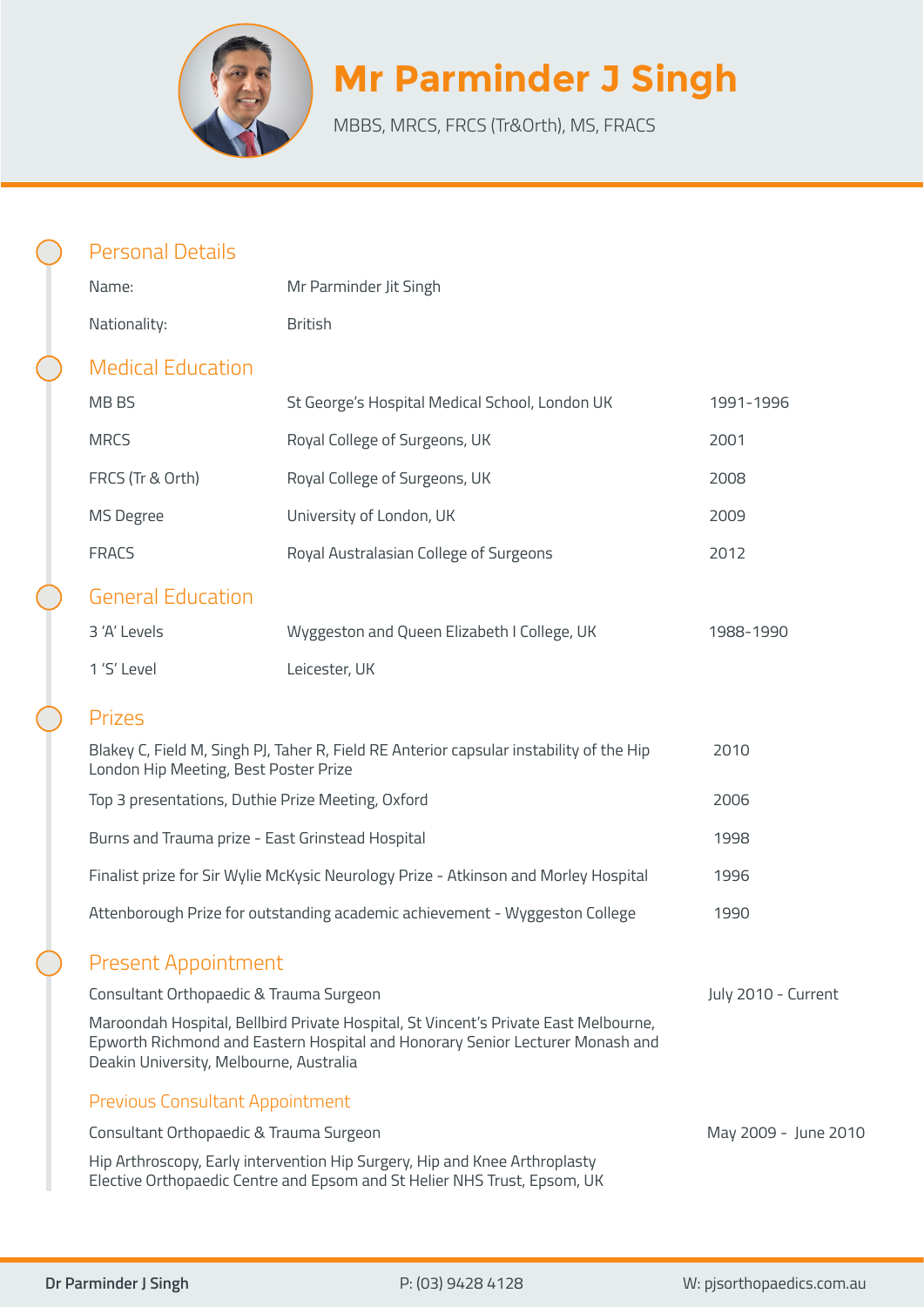| Present Appointment (Cont.)                                                                                                                                                                       |                      |
|---------------------------------------------------------------------------------------------------------------------------------------------------------------------------------------------------|----------------------|
| Orthopaedic Fellowship Training                                                                                                                                                                   |                      |
| Senior Fellow 6 months Hip Arthroscopy                                                                                                                                                            | Feb 2009 - May 2009  |
| Hip & Knee Arthroplasty<br>Hip Arthroscopy, Early intervention Hip Surgery, Hip and Knee Arthroplasty<br>Elective Orthopaedic Centre and Epsom and St Helier NHS Trust, Epsom, UK.<br>Mr RE Field |                      |
| Senior Fellow 6 months Hip Arthroscopy                                                                                                                                                            | Aug 2008 - Feb 2009  |
| Hip & Knee Arthroplasty<br>Mercy, Belbird and Epworth Hospital, Melbourne.<br>Mr J O'Donnell                                                                                                      |                      |
| Orthopaedic Specialist Registrar Training Programme - Oxford, UK                                                                                                                                  |                      |
| SpR 5 months Hip & Knee Arthroplasty<br>Nuffield Orthopaedic Centre, Oxford<br>Mr R.Gundle and Professor D. Murray                                                                                | Feb 2008 - Jul 2008  |
| SpR 8 months Orthopaedic Oncology, Hip & Knee Arthroplasty<br>Nuffield Orthopaedic Centre, Oxford<br>Mr D Whitwell                                                                                | Jul 2007 - Feb 2008  |
| SpR 6 months Paediatric Orthopaedics<br>Nuffield Orthopaedic Centre, Oxford<br>Mr MK Benson, Mr A Wainwright, Mr T Theologis                                                                      | Jan 2007 - July 2007 |
| SpR 6 months Trauma Surgery<br>John Radcliff Trauma Unit, Oxford.<br>Professor K Willet                                                                                                           | Jul 2006 - Jan 2007  |
| SpR 6 months Spine Surgery<br>Nuffield Orthopaedic Centre, Oxford<br>Prof J Fairbanks and Mr J Wilson-MacDonald                                                                                   | Jan 2006 - July 2006 |
| SpR 6 months Soft Tissue Knee and Foot and Ankle Surgery<br>Heatherwood and Wexham Park NHS Trust, Berkshire<br>Mr R Allum, Mr C Clark                                                            | July 2005 - Jan 2006 |
| SpR 6 months Lower Limb Arthroplasty and Trauma Surgery<br>Heatherwood and Wexham Park NHS Trust, Berkshire<br>Mr G Singer and Mr M Moiz                                                          | Jan 2004 - June 2005 |
| SpR 12 months Hands/Upper Limb and Trauma Surgery<br>Buckingham NHS Trust, High Wycombe, Buckinghamshire<br>Mr A Graham and Mr G Taylor                                                           | Jan 2004 - Jan 2005  |
| SpR 6 months Trauma Surgery<br>John Radcliff Trauma Unit<br>Heading ton, Oxford.<br>Professor K Willet, Mr P Warlock                                                                              | Jul 2003 - Jan 2004  |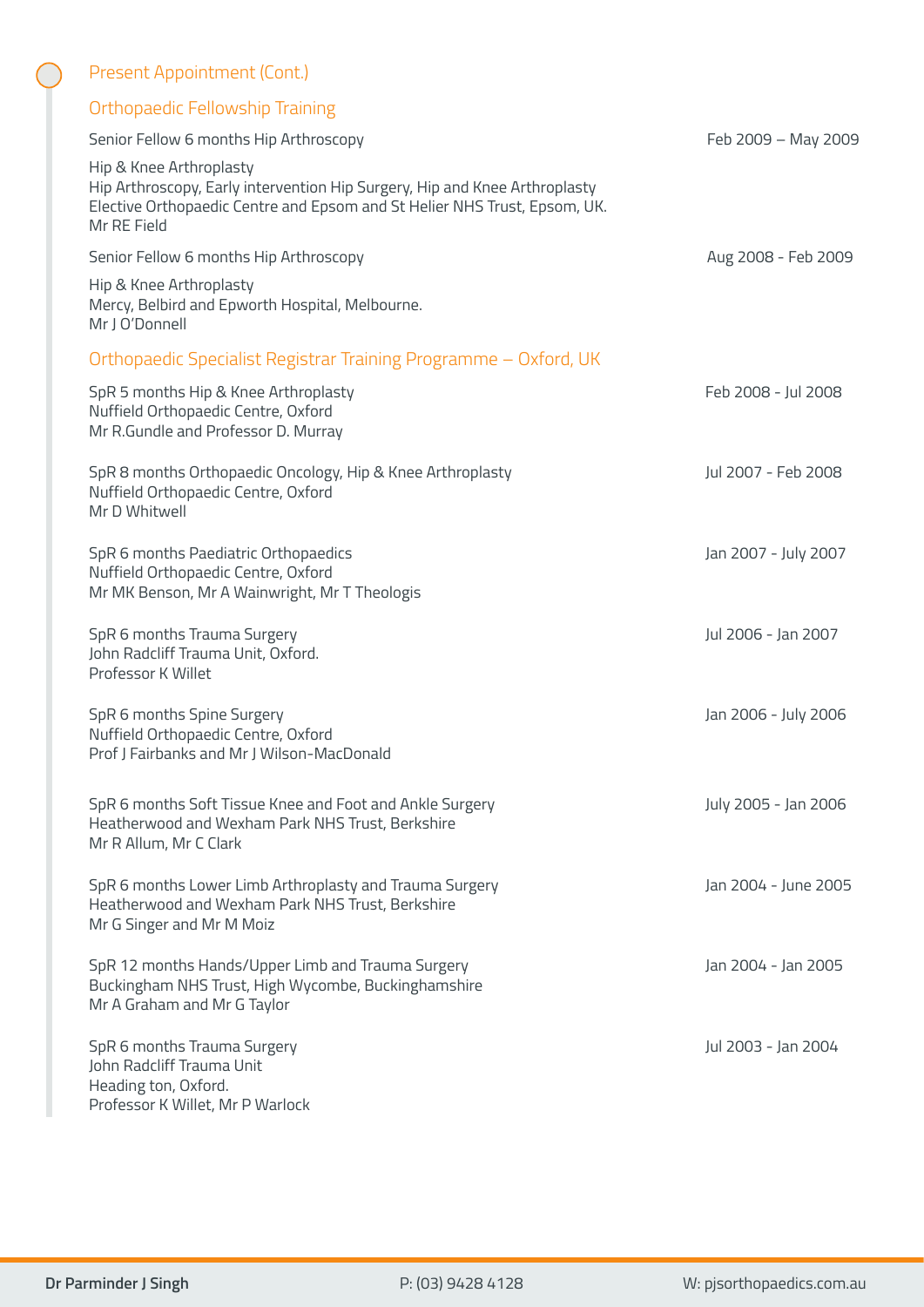## Previous Appointments

| <b>Senior SHO</b> Lower Limb Arthroplasty and Trauma Surgery |
|--------------------------------------------------------------|
| Royal Surrey County Hospital, Guilford. Surrey.              |
| Mr N Bradley, Mr C Coates                                    |

**Research Fellow** and registered for a **MS Degree** Epsom and St Helier NHS Trust and University of London Mr RE Field

SHO 6 months Orthopaedics and Trauma Surgery St Peter's and Ashford NHS Trust Mr D.S.Elliot and Mr R.D.Poo

#### **2 YEAR SHO BASIC SURGICAL ROTATION**

6 months Vascular surgery and General surgery Epsom and St Helier NHS Trust Mr P.Thomas and Mr A.S.Chilvers

6 months Oncology and Breast Reconstructive Surgery Royal Marsden Hospital Mr A.G.Nash and Mr Querci

6 months Orthopaedics and Trauma Surgery Epsom and St Helier NHS Trust Mr R.E.Field

6 months Accident and Emergency Epsom and St Helier NHS Trust Dr L.Stevens and Mr S.Suleman

#### **PRE-REGISTRATION HOUSE OFFICER**

General Surgery and Urology Epsom and St Helier NHS Trust Mr N.Bett, Mr A.S.Chilvers, Mr C.Jones, Mr J.Boyd

#### **PRE-REGISTRATION HOUSE OFFICER**

General Medicine and Care of the Elderly Crawley Hospital Dr R.Bailey and Dr A.Gossage

Oct 2002 - Jun 2003

Apr 2000 - Oct 2002

Aug 1999 - Feb 2000

Aug 1997 - Aug 1999

Feb 1997 - Aug 1997

Aug1996 - Feb 1997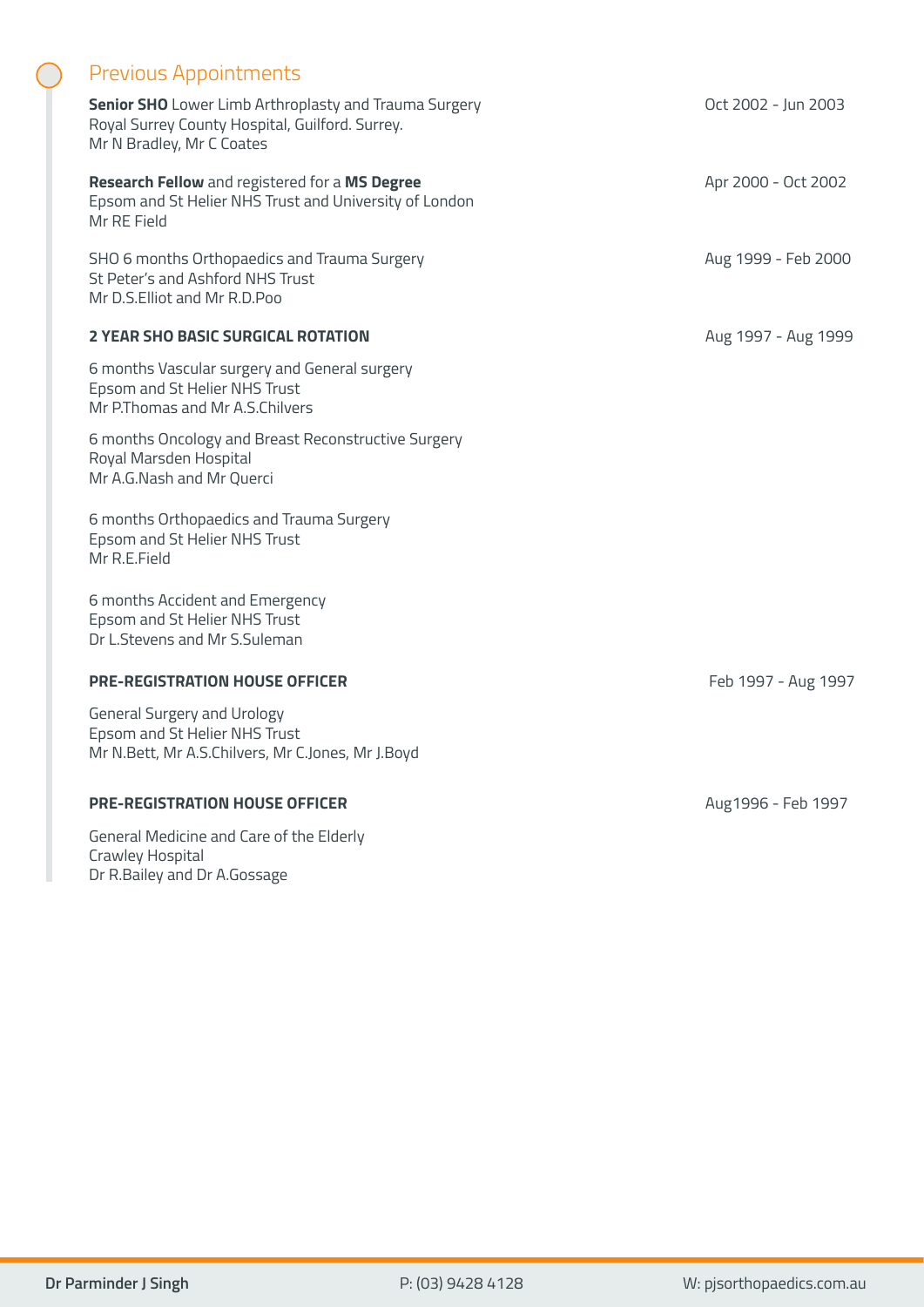# Formal Research

**University of London Mater of Surgery Thesis** in the Pre-market evaluation of new triple polished tapered cannulated cemented femoral stem.

#### **Thesis under my Supervision**

Tze Cheung, Armstrong, M, Wallis J, Davies I, Singh PJ. A Prospective Randomized Clinical Trial In Total Hip Arthroplasty – Comparing Early Results Between The Direct Anterior Approach And The Posterior Approach. Master Thesis, Monash University, Melbourne, 2016

#### Editorial Responsibilities

| Senior Editor          | Oxford Text Book of Orthopaedic & Trauma Surgery 2011   |
|------------------------|---------------------------------------------------------|
| Section Editor for Hip | Oxford Text Book of Orthopaedic & Trauma Surgery 2011   |
| Section Editor         | Trauma surgery, Bailey and Love, 26th Edition. In press |

#### Journal Reviews

Journal of Bone Joint Surgery

Paper reviewer for hip surgery articles Sept 2006 - Current

#### Publications

#### **Books**

- Parminder J Singh, Catherine Swales 100 Cases in Orthopaedics & Rheumatology -2012
- Singh PJ, O'Donnell JM. Techniques in Hip Arthroscopy, 2008.

#### Book Chapters

- Singh PJ, Hemandt Pandit, Bulstrode C. Clinical examination of the Musculoskeletal Sytem. Bailey & Love. 26th Edition in press
- Singh PJ. Principles of Trauma Management. Bailey & Love. 26th Edition. In press
- Singh,PJ, Field RE. Which Total Hip Replacement. Oxford Textbook of Orthopaedic and Trauma 3rd Edition, 2011
- Singh,PJ, O'Donnell JM, Field RE. Hip Arthroscopy Assessment, Investigation and Interventions. Oxford Textbook of Orthopaedic and Trauma 3rd Edition, 2011
- Singh, PJ, Kotnis, R, Bulstrode C. Bone Healing. Oxford Textbook of Orthopaedic and Trauma 3rd Edition, 2011
- Singh,PJ, Kotnis, Bulstrode C. Clinical examination of the Musculoskeletal Sytem. Bailey & Love. 25th Edition. 2007.
- Handley R, Kotnis R, Singh PJ. Principles of Trauma Management. Bailey & Love. 25th Edition. 2007.

#### Papers

- Tze Cheung, Armstrong, M, Wallis J, Davies I, Singh PJ. A Prospective Randomized Clinical Trial In Total Hip Arthroplasty – Comparing Early Results Between The Direct Anterior Approach And The Posterior Approach. J Arthrosplasty. In Press 2016
- Spencer-Gardner L, Dissanayake R, Singh PJ, O'Donnell J. Hip Arthroscopy Results in Improved Patient Reported Outcomes Compared to Non-Operative Management of Waitlisted Patients." in its current form for publication in the Journal of Hip Preservation Surgery. In Press 2016
- Wallis JA, Webster KE, Levinger P, Singh PJ, Fong C, Taylor NF. The maximum tolerated dose of walking for people with severe osteoarthritis of the knee: a phase I trial. Osteoarthritis Cartilage. 2015 Aug;23(8):1285-93.
- Guerra ML, Singh PJ, Taylor NF.Early mobilization of patients who have had a hip or knee joint replacement reduces length of stay in hospital: a systematic review. Clin Rehabil. 2015 Sep;29(9):844-54.
- John M. O'Donnell, Michael Pritchard, Antonio Porthos Salas, Parminder J. Singh. The ligamentum teres—its increasing importance. Journal of Hip Preservation Surgery Advance Access. July 30, 2014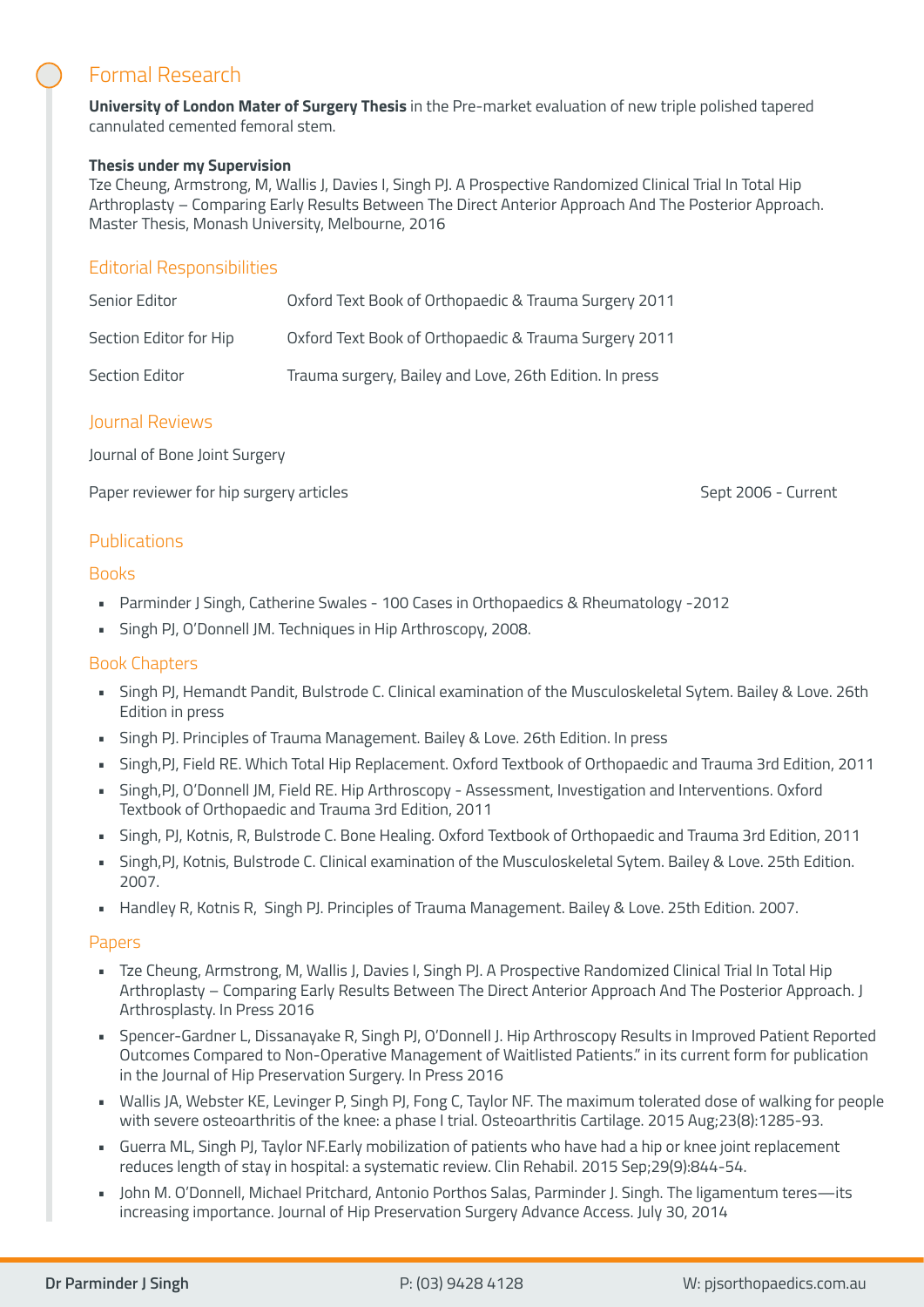### Papers (Cont.)

- Grabinski R, Ou D, Saunder K, Rotstein A, Singh P, Pritchard M, O'Donnell J. Protocol for CT in the position of discomfort: Preoperative assessment of femoroacetabular impingement - how we do it and what the surgeon wants to know. J Med Imaging Radiat Oncol. 2014 Jul 4.
- Asopa V, Singh PI. The rigid curette technique for the application of fibrin bioadhesive during hip arthroscopy for articular cartilage lesions. Arthrosc Tech. 2014 Mar 21;3(2):e249-50
- Asopa V, Singh PI. The intracapsular atraumatic arthroscopic technique for closure of the hip capsule. Arthrosc Tech. 2014 Mar 21;3(2):e245-7. doi: 10.1016/j.eats.2013.11.005. eCollection 2014 Apr. PMID:24904769
- John M. O'Donnell, Kostas Gammopoulas Parminder J. Singh, Dan Bates, Michael G. Pritchard: The Ligamentum Teres test- A novel and effective test in diagnosing tears of the ligamentum teres. American Journal of Sport Medicine. Jan 2014
- Thomas GE, Palmer AJ, Andrade AJ, Pollard TC, Fary C, Singh PJ, O'Donnell J, Glyn-Jones S. Diagnosis and management of femoroacetabular impingement.Br J Gen Pract. 2013 Jul;63(612):513-515
- Parminder J Singh, Amy Nall. Surgical Audit. AOA Bulletin June 2011.
- Blakey C, Singh PJ, Field M, Tayor R, Field RE. Secondary Capsular Laxity of the Hip. Hip International, Hip Int; 20(4): 497 – 504, 2010
- B. Haviv, P.J. Singh, A. Takla, J. O'Donnell. Arthroscopic femoral osteochondroplasty for cam lesions with isolated acetabular chondral damage. JBJS [Br]Vol,92-B,Issue5,629-633.2010
- Singh PJ, O'Donnell JM. Femoro-Acetabular Impingement in Australian Football League Players A Review of 27 Hips. J Arthroscopy, Vol 26, Issue 6, pg 743-749, June 2010.
- Rumian, Adam; Singh, Parminder; Raza, Naeem; Thomas, Mike. Resurfacing hemiarthroplasty for the treatment of rheumatoid arthritis of the shoulder. Journal of Shoulder and Elbow Surgery, March 2010.
- Singh PJ, Constable L, Donnell JO. Arthroscopic excision of a giant-cell tumour of the ligamentum teres. J Bone Joint Surg Br 2009 91-B: 809-811.
- P. Moonot, P. J. Singh, M. D. Cronin, Y. E. Kalairajah, T. G. Kavanagh, and R. E. Field. Birmingham hip resurfacing: IS ACETABULAR BONE CONSERVED?. J Bone Joint Surg Br 2008 90-B: 319-323
- Kotnis R, Singh PJ, Bulstrode C. Examination of the foot and ankle pg 6-13 The Journal of Clinical Examination 2008 (6): 6-13
- Singh PJ, Perera NS, Dega R. Measurement of the dose of radiation to the surgeon during surgery to the foot and ankle J Bone Joint Surg [Br] Aug 2007
- P.D. Vaughan, P.J. Singh, R. Teare, R. Kucheria, G.C. Singer. Femoral stem tip orientation and surgical approach in total hip arthroplasty. Hip International 2007; 17: 212 - 217
- Singh PJ, Kotnis R, Bulstrode C. Expert Review Clinical Examination of the Knee Joint. The Journal of Clinical Examination, Feb, 2007
- Gunaratne I, Singh P, Dega R. Case Report Transient Migratory Osteoporosis of the Foot. The Foot Journal & Foot & Ankle Surgery, 2007
- Singh PJ, Kotnis R, Bulstrode C. Expert Review Clinical Examination of the Hip Joint. The Journal of Clinical Examination, Dec, 2006
- Field R.E., Cronin M., Singh P.J, Burtenshaw C., Rushton N. Bone Remodelling Around the Cambridge Cup: A DEXA Study Over Two Years. Acta Orthopaedica, Nov, 2006
- Spiteri V, Kotnis R, Singh P, Elzein R, Madhu R, Brooks A, Willett K. Cervical Dynamic Screening in Spinal Clearance – Now Redundant? J Trauma, Injury, Infection and Critical Care, Nov 2006
- Field RE, Singh PJ, Latif AMH, Cronin MD, Matthews DJ. Five Year Prospective Clinical And Radiological Results Of A New Cemented Polished Tri-Taper Cannulated Femoral Stem. J Bone Joint Surg [Br] March 2006
- Field R.E., Cronin M., Singh P.J. Pre and postoperative Oxford Hip Scores for primary and revision hip replacement. J Bone Joint Surg [Br] May 2005
- Querci, G.D.R., Ahmad, I., Singh, P.J., Ashley, S., Daniels, I. An audit of the incidence of arm lymphoedema after prophylactic level I/II axillary dissection without division of the pectoralis minor muscle. Annals of The Royal College of Surgeons of England 2002
- Gosal, H.S., Singh, P.J., Field, R.E. Clinical experience of patella fracture fixation metal wire or non-absorbable polyester – A study of 37 cases. Injury, 2001, March.
- Kankante, R., Singh, P.J., Elliot, D. Percutaneous tibial plateau fracture fixation-a new technique. Injury, 2001, April.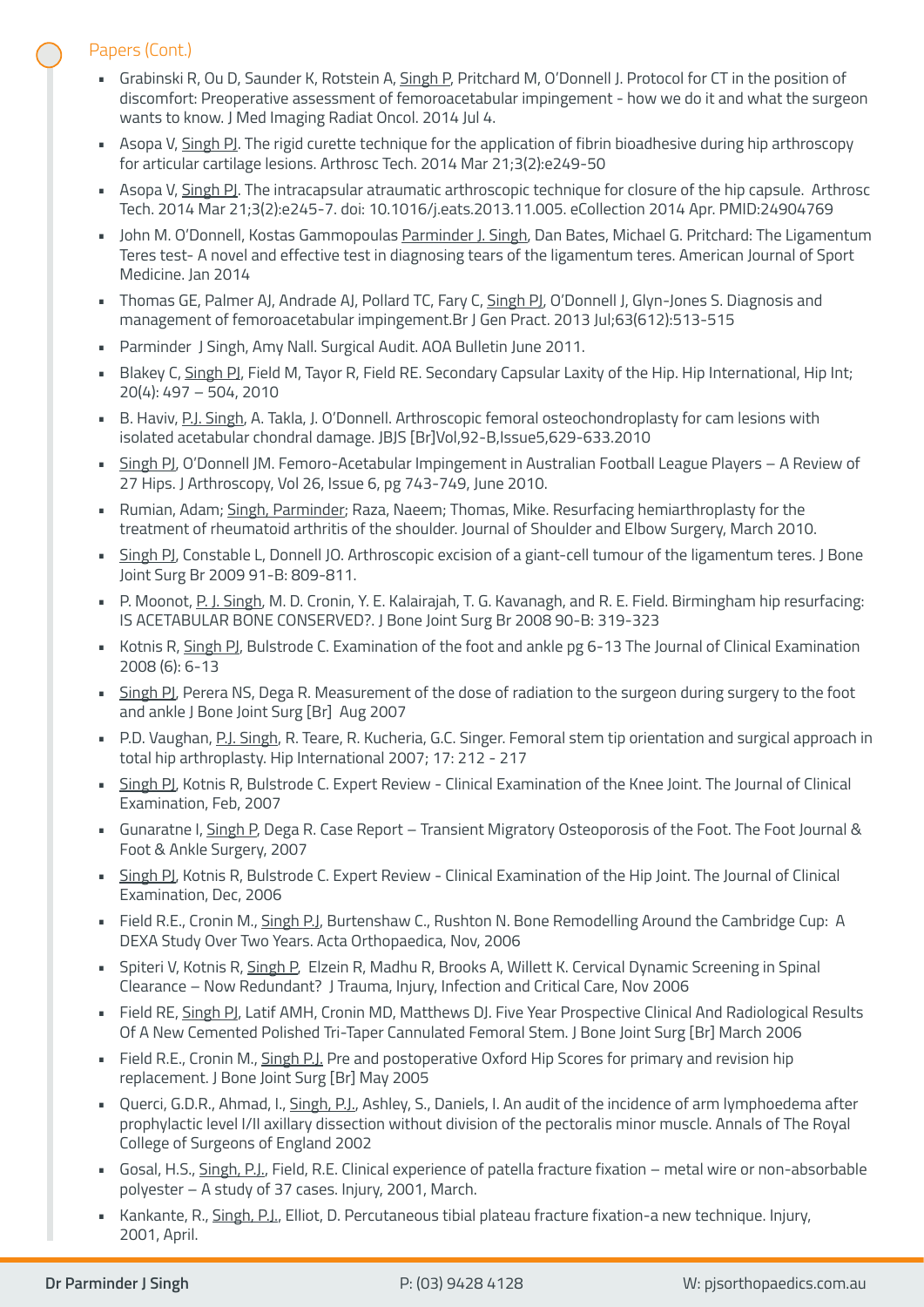#### Published Abstracts

- The natural history of symptomatic femoroacetabular impingement: a longitudinal cohort study. R, Dissanayak, JL Kemp, PJ Singh. 2016 Journal of Hip Preservation Surgery
- Michael G. Pritchard, John M. O'Donnell, Parminder J. Singh, Dan Bates. Paper 40: Clinical Examination Of The Ligamentum Teres- A Description And Validation Of The LT Test. Arthroscopy: The Journal of Arthroscopic and Related Surgery (Vol.28, Issue 6), June 2012
- John M. O'Donnell, Andrew Chia, Parminder J. Singh. Paper 29: The Outcome of Arthroscopic Ilio-Tibial Band Release in the Treatment of Lateral Hip Pain after Total Hip Replacement. Arthroscopy: The Journal of Arthroscopic and Related Surgery (Vol.28, Issue 6), June, 2012
- J. O'Donnell, P. Singh, A. Nall, M. Pritchard. THE OUTCOME OF HIP ARTHROSCOPY IN TEENAGERS – A REVIEW OF 96 CASES J Bone Joint Surg Br 2012 vol. 94-B no. SUPP XXIII 72
- John M. O'Donnell, Parminder J. Singh, Michael Field. Paper 21: The Outcome of Arthroscopic Treatment of Lateral Trochanteric Pain Syndrome – A Retrospective Review.pages e12-e13 J Arthroscopy Jan 2011
- John M. O'Donnell, Parminder J. Singh, Michael G. Pritchard. Paper 30: The Outcome of Hip Arthroscopy in Teenagers - A Review of 96 Cases. pages e17-e18 J Arthroscopy Jan 2011
- Caroline Blackey, Yogesh Kamat, Parminder Singh, Alexander Dinneen, Anne Vie, Vipul Patel, Ajeya Adhikari, Richard Field. The Oxford Knee Scores for Primary Total Knee Replacement. J Bone Joint Surg Br,2011 Vol. 93-B no. SUPP II 94
- P Vaughan, P Singh, R Teare, R Kucheria, G Singer. Femoral stem tip orientation and surgical approach in total hip arthroplasty. J Bone Joint Surg [Br] 2008; 90-B:SUPP III 544-5
- Singh PJ, Perera NS, Dega R. Measurement of the dose of radiation to the surgeon during surgery to the foot and ankle. Annals of the RCS 2007
- **· Singh, P.J., Marsh, A., Kerry, S., Field, R.E.** Measurement of femoral stem migration-a validation study. **J Bone Joint Surg [Br]** 2004; 86-B: SUPP I
- Singh, P.J., Field, R.E. Early prospective bone mineral density changes in the proximal femur after a tri-tapered cemented femoral component –1 year results **J Bone Joint Surg [Br]** 2004; 86-B: SUPP I
- Singh, P.J., Field, R.E. 3 year prospective clinical, radiological, and migration analysis of a new polished tri-tapered cannulated cemented femoral component **J Bone Joint Surg [Br]** 2004; 86-B: SUPP I
- Singh, P.J., Field R.E., Burtenshaw, C., Jaffer, O Acetabualr Peri-prostheitc Bone Mineral density changes using a novel horseshoe acetabular cup – 2-year results **J Bone Joint Surg [Br]** 2004; 86-B: SUPP I
- Cronin, M.D., Singh, P.J., Field, R.E. Comparison of stem tip position and alignment between the Exeter distal centralised femoral component and a new tri-tapered cannulated femoral component
- **J Bone Joint Surg [Br]** 2004; 86-B: SUPP III • Field, R.E., Singh, P.J Pre and postoperative Oxford hip scores for primary and revision hip replacement **J Bone Joint Surg [Br]** 2004; 86-B: SUPP I
- Field, R.E., Kavanagh, T.G., Singh, P.J Birmingham hip resurfacing – conserving or sacrificing for acetabular bone stock? **J Bone Joint Surg [Br]** 2004; 86-B: SUPP I
- Field R.E., Rushton, N., Singh P.J. Krysa, J. 5-year results of Cambridge acetabular cup in patients with displaced neck of femur fracture. **J Bone Joint Surg [Br]** 2004; 86-B: SUPP I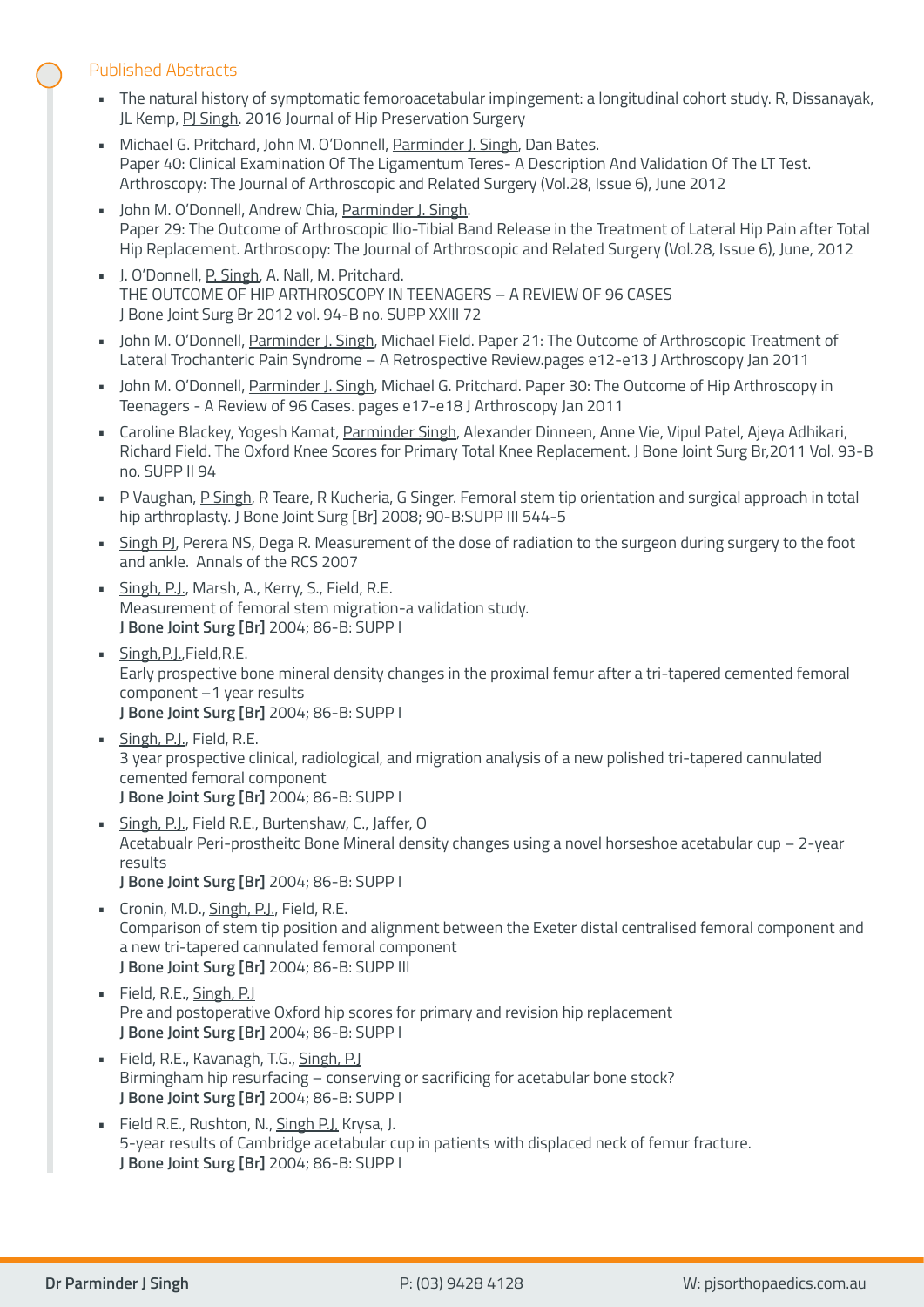#### Published Abstracts (Cont.)

- Field, R.E., Kavanagh, T.G., Singh, P.J Is surface replacement a bone conserving procedure on the acetabular bone stock? – An analysis of 257 consecutive surface replacements and 458 primary hybrid total hip replacements. **J Bone Joint Surg [Br]** 2004; 86-B: SUPP I
- **·** Singh, P.J., Field, R.E. 3 year prospective clinical, radiological, and migration analysis of a new polished tri-tapered cannulated cemented femoral component. http://www.sicot.org/private/abstracts/day1/abstract Aug 2002
- **Field RE, Rushton, N., Singh, P.J., Krysa, J.** 5 Year Clinical and Radiological results of the Cambridge Cup. http://www.sicot.org/private/abstracts/day1/abstract Aug 2002
- Gosal, H.S., Singh, P.J., Field, R.E. Clinical experience of patella fracture fixation – metal wire or non-absorbable polyester – A study of 37 cases. **J Bone Joint Surg [Br]** 2001; 83-B Suppl III
- Gosal, H.S., Singh, P.J., Field, R.E. Chevron osteotomy – Subjective and Objective Evaluation. **J Bone Joint Surg [Br]** 2001; 83-B Suppl III
- **· Singh, P.J., Marsh, A., Kerry, S., Field, R.E** Measurement of femoral stem migration-a validation study. http://www.sicot.org/private/abstracts/day1/abstract8.html, Aug 2001
- Field, R.E., Kim, H., Singh, P.J. Migration analysis of an uncemented modular revision femoral component. http://www.sicot.org/private/abstracts/day1/abstract15.html, Aug 2001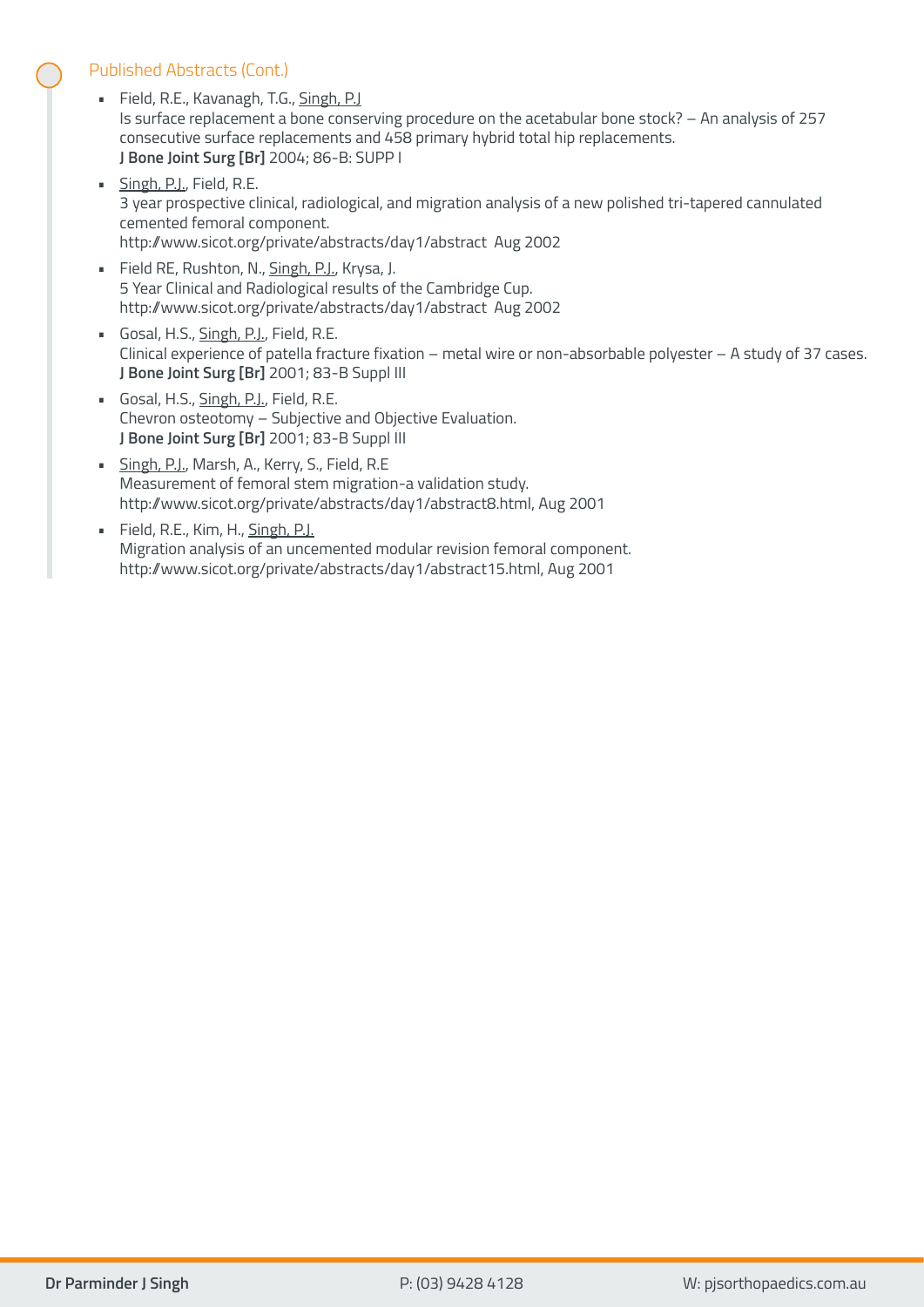# **Presentations**

#### International

- Ruch Dissanayake, Kemp J, Singh PJ. The Natural History of Symptomatic Femoroacetabular Impingement: A Longitudinal Cohort Study. ISHA, 15-17th September 2016
- Ruch Dissanayake, Kemp J, Singh PJ. The Natural History of Symptomatic Femoroacetabular Impingement: A Longitudinal Cohort Study. Royal Australasian College of Surgeons Annual Scientific Congress, Brisbane, 2-6th May 2016
- Tze Cheung, Armstrong, M, Wallis J, Davies I, Singh PJ. A Prospective Randomized Clinical Trial In Total Hip Arthroplasty – Comparing Early Results Between The Direct Anterior Approach And The Posterior Approach. 17TH Effort Annual Congress, Geneva. Switzerland. 1-3 June 2016
- Tze Cheung, Armstrong, M, Wallis J, Davies I, Singh PJ. A prospective randomized clinical trial in total hip arthroplasty – comparing early results between the direct anterior approach and the posterior approach. 19th Asia Pacific Orthopaedic Association Congress, Melbourne, March 29-1st April 2016.
- Singh PJ. Stem cells in orthopaedics. 2nd Melbourne International Hip Arthroscopy Meeting, Jan 16-17th 2014, Melbourne, Australia.
- **Example 15 Fer-articular Space Portals & Access to the Psoas tendon & Sub-spinal space" ISHA** Instructional Course Lecture September 27-29TH 2012, Boston USA
- Singh.PJ. Patient matched total hip replacement. Berlin, 21-25TH May 2012
- Singh PJ. Femoral Stem Design. Modern Challenges in hip replacement, Singapore, 23-24th June 2011
- Singh PJ, O'Donnell J. Results of the Anterior Approach total hip replacement. Modern Challenges in hip replacement, Singapore, 23-24th June 2011
- Singh PJ. Pre-arthritic hip- Hip arthroscopy review of the pathology, techniques and outcomes. Modern Challenges in hip replacement, Singapore, 23-24th June 2011
- Singh PJ, Field M, O'Donnell J. The outcome of arthroscopic treatment of greater trochanteric pain syndrome. – A retrospective review. Arthroplasty Society of Australia Scientific Meeting, Queensland, Australia, 1-4th June 2011
- Parminder J Singh, John O'Donnell. Instructional course lecture on the indications of hip arthroscopy, ISAKOS, Brazil, May 15th 2011
- Parminder J Singh, John O'Donnell. Instructional course lecture on the complications of hip arthroscopy, ISAKOS, Brazil, May 15th 2011
- Parminder J Singh, John O'Donnell. Instructional course lecture on hip arthroscopy for femoro-acetabular impingement, An Australian perspective, ISAKOS, Brazil, May 15th 2011
- Parminder J Singh, John O'Donnell. Hip Arthroscopy for Femoro-Acetabular Impingement a review of the pathology, techniques and outcomes in 2693 hip arthroscopies. AOA Victorian Branch Annual Scientific Meeting 25 to 27 February 2011, Cumberland Resort Lorne
- O'Donnell JM, Haviv B, Singh PJ. Outcome of arthroscopic debridement of the isolated ligamentum teres tear. 70TH Australian Orthopaedic Association, Adelaide, October 12-15thth October 2010, Adelaide, Australia
- Singh PJ, Field M, O'Donnell J. The outcome of arthroscopic treatment of greater trochanteric pain syndrome. – A retrospective review. 70TH Australian Orthopaedic Association, Adelaide, October 12-15thth October 2010, Adelaide, Australia
- Singh PJ, Field M, O'Donnell J. The outcome of arthroscopic treatment of greater trochanteric pain syndrome. – A retrospective review. International Society of Hip Arthroscopy, 8-9th October 2010, Cancun, Mexico.
- O'Donnell JM, Pritchard M, Singh P.J, The Outcome of Hip Arthroscopy in Teenagers A review of 96 cases. International Society of Hip Arthroscopy, 8-9th October 2010, Cancun, Mexico.
- Singh PJ, Haviv B, O'Donnell JM. Outcome of hip arthroscopy in patients with cam lesions and isolated rim lesions. Victorian Orthopaedic Branch Meeting August 2010, RACS, Melbourne, Australia.
- Singh PJ, Haviv B, O'Donnell JM. Outcome of hip arthroscopy in patients with cam lesions and isolated rim lesions. Efort June 2-5th 2010, Madrid, Spain.
- Kamat Yogesh, Singh Parminder, Dinneen Alexander, Vie Anne, Patel Vipul, Adhikari Ajeya, Field Richard. The Oxford knee scores for primary total knee replacement. Efort June 2-5th 2010, Madrid, Spain.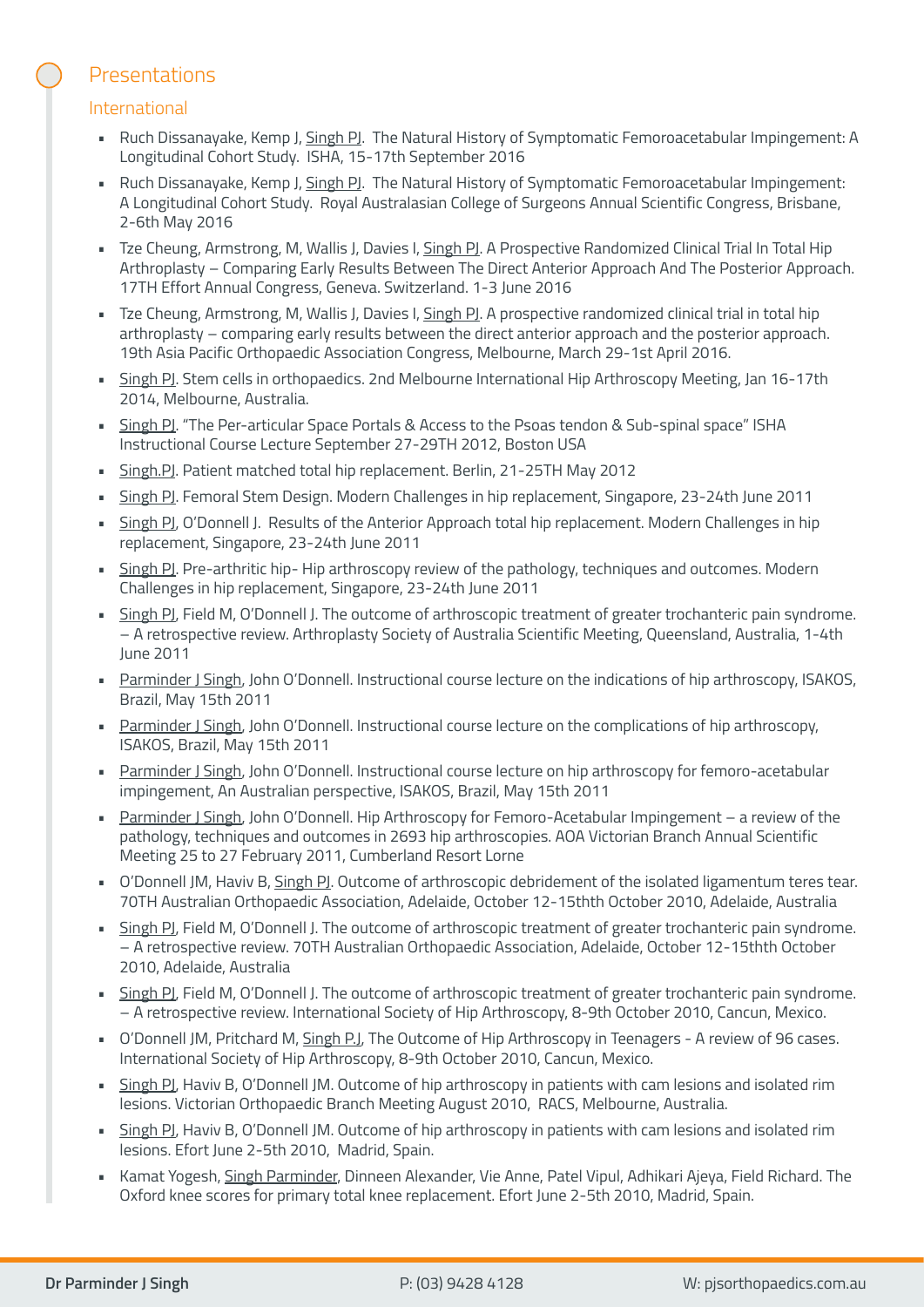#### Presentations (Cont.)

- Singh P.J, Nall A , Pritchard M, O'Donnell JM. The Outcome of Hip Arthroscopy in Teenagers A review of 96 cases. Australian Orthopaedic Association, Victorian Branch Meeting, Melbourne, April 4th 2009.
- Evidence for hip arthroscopy and outcome study of Australian Football league players. O'Donnell JM, Singh PJ. OISAKOS, Japan, 5TH April 2009
- Singh P.J, Nall A , Pritchard M, O'Donnell JM. The Outcome of Hip Arthroscopy in Teenagers A review of 96 cases. 69TH Annual Scientific Meeting, Australian Orthopaedic Association, Cairnes, Queensland. Australia, 11-15th October 2009.
- Singh P.J, Pritchard M, O'Donnell JM THE POD CT SCAN A Better Way to Demonstrate FAI and Early Hip Degeneration. ISHA October 9-10th 2009. New York. USA.
- O'Donnell J, Pritchard M, Singh PJ. Outcome of hip arthroscopy in Australian Football League players. Sports Medicine Conference, Telstra Dome, Melbourne, 2008.
- Field R.E., Kavanagh T.J., Cronin M.D, Singh P.J. Metal on metal hip resurfacing. What are the consequences of acetabular bone stock? European Hip Society. Innsbruck, Austria. 2004
- **· Singh, P.J., Field, R.E** 3 year clinical and radiological results of the Field Hip- A prospective study. **SICOT/SIROT World International Annual Conference**, San Diego, California (August), 2002
- **Field RE, Rushton, N., Singh, P.J., Krysa, J.** 5 Year Clinical and Radiological results of the Cambridge Cup. **SICOT/SIROT World International Annual Conference**, San Diego, California (August), 2002
- Field RE., Singh PJ. The three-dimensional, cannulated, tapered femoral stem Advancing Orthopaedic Concepts. Vienna. June 2002
- Field, R.E., Singh, P.J., Kim, H. Migration analysis of an uncemented modular revision component. **SICOT/SIROT World International Conference**, Paris, Aug 2001
- Singh, P.J., Marsh, A., Kerry, S., Field, R.E. Measurement of femoral stem migration- A validation study. **SICOT/SIROT World International Conference**, Paris, Aug 2001
- · Field, R.E., Singh, P.J. Early results of ninety ANCAfit ceramic on ceramic total hip replacement. **Japanese Arthroplasty Association**, Japan, May, 2001
- Gosal, H., Singh, P.J., Field, R.E. Chevron Osteotomy – Subjective and Objective Evaluation. **Australian Orthopaedic Association** (Sydney), Jan 2001
- Gosal, H., Singh, P.J., Field, R.E. Clinical experience of patella fracture fixation – metal wire or non-absorbable polyester- a study of 37 cases. **Australian Orthopaedic Association** (Sydney), Jan 2001
- Field, R.E., Kim, H., Singh, P.J. Migration analysis of the Profemur hip in revision total hip replacement surgery. Hip and Knee Revision Meeting, Portugual, Jun 2000
- Querci, G.D.R., Ahmed, I., Singh, P.J., Daniels, I. Review of level 1 and 2 axillary dissection without division of pectoralis minor ESSO Meeting, Vienna, September 1999
- Gosal, H., Singh, P.J., Field, R.E. Patella fracture fixation using non-absorbable polyester and metal wire – A study of 37 cases. **Efort**, Brussels, June 1999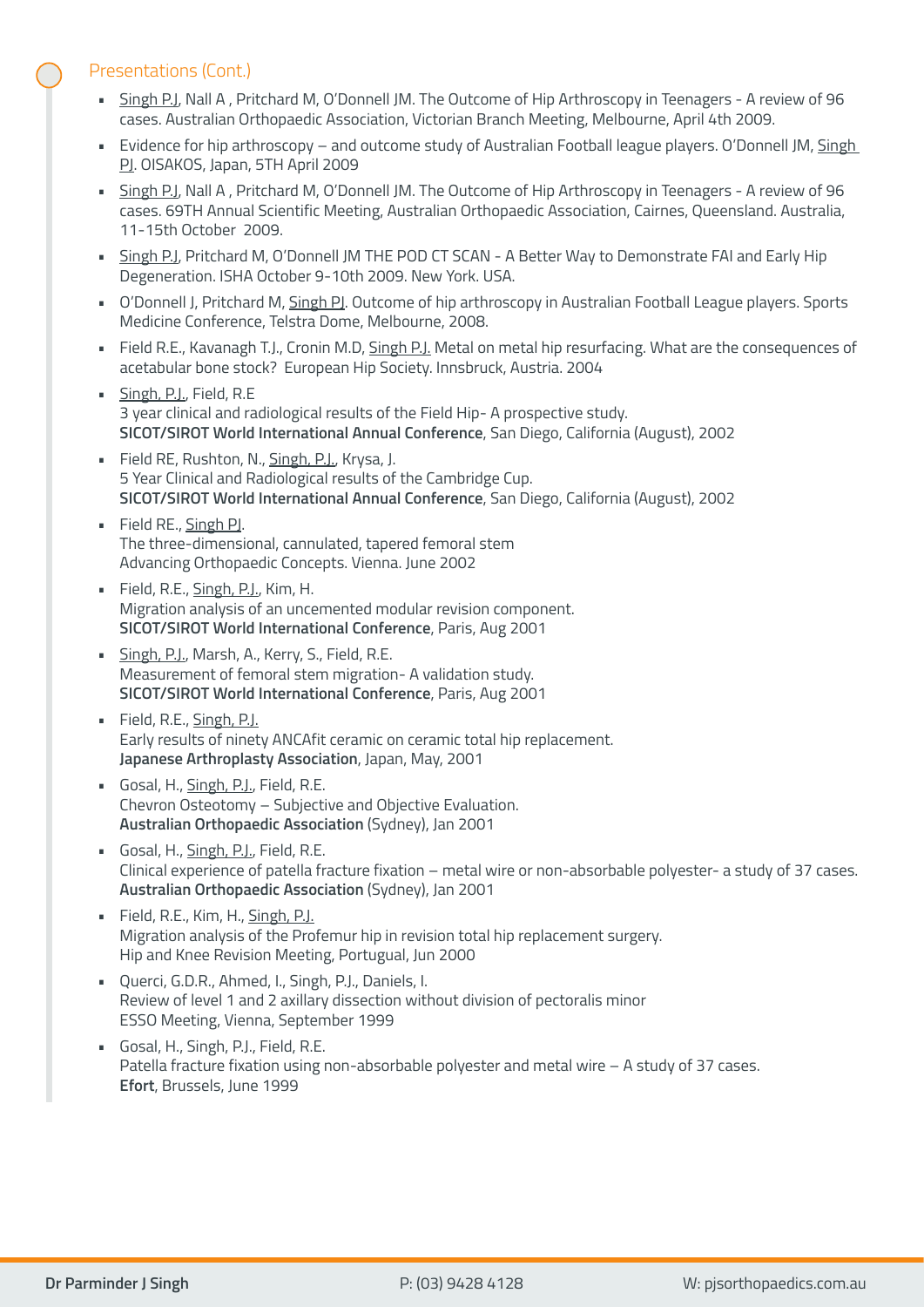#### National Presentations

- Parminder J Singh. Trochanteric Bursitis Management. Continuing Orthopaedic Education, Australian Orthopaedic Association, Adelaide, 23-25th July 2014
- Parminder J Singh. Ligamentum Teres Assessment. Continuing Orthopaedic Education, Australian Orthopaedic Association, Adelaide, 23-25th July 2014
- Parminder J Singh. Assessment and Indications for hip arthroscopy. An instructional course, Melbourne, Australia, 18th Jan 2014
- Parminder J Singh. Ligamentum teres repair. Advanced hip arthroscopy A cadaveric instructional course. Sydney, Australia, 28th July 2012
- Parminder J Singh. Gluteus medius repair . Advanced hip arthroscopy A cadaveric instructional course. Sydney, Australia, 28th July 2012
- Parminder J Singh. The role of hip arthroscopy in a painful total hip replacement. COE Meeting, Brisbane, May 2-4th 2012.
- Parminder J Singh. Gluteal tendinopathy. 1st Melbourne International Hip Arthroscopy Meeting, Melbourne, Jan 19-20th 2012.
- Parminder J Singh. Is there a place for scope in OA? 1st Melbourne International Hip Arthroscopy Meeting, Melbourne, Jan 19-20th 2012.
- Grammatopoulos G, Pandit H, Kwon Y, Singh PJ, Gundle R, McLardy-Smith P, Beard DJ, Gill HS, Murray DW. Early to Mid-Term outcome of failed hip resurfacing revised to total hip replacement depends on revision indication. British Hip Society, Manchester, 2009
- **O'Donnell J, Pritchard M, Singh PJ.** Outcome of hip arthroscopy in Australian Football League players. Sports Hip Meeting, Warwick, 2008.
- M Shafafy, P Singh, JCT Fairbank, J Wilson-MacDonald. Primary haematogenous spinal infections. A ten year experience. **British Orthopaedic Association.** Sept 26th, 2007 Manchester, England
- M. Shafafy, P. Singh, JCT. Fairbank, J. Wilson-MacDonald. Primary Haematogenous Spinal Infection. : Financial Impact of Home Intravenous Antibiotic Service (HIAS). Primary Non-tuberculous Haematogenous Spinal Infections.
	- **British Association of Spinal Surgeons**, 1-2 Sept, 2007. Guisborough, North Yorkshire. England.
- V Spiteri, R Kotnis, P Singh, R Elzein, A Brooks, K Willett. Cervical dynamic screening in spinal clearance – now historically redundant. **BRIT SPINE**, Wales, 26-28th April 2006
- **· Singh PJ, Pierra N, Dega R.** Measurement of radiation exposure in the hands during foot and ankle surgery. **BOFSS**, Oxford, November 17-19th 2005
- **Field RE, Rushton, N., Singh, P.J., Krysa, J.** 5 Year Clinical and Radiological results of the Cambridge Cup. **ISTA World International Annual Conference**, Oxford, UK, Sept 2002
- **Field, R.E., Kavanagh, T.G., Singh, P.J** Is surface replacement a bone conserving procedure on the acetabular bone stock? – An analysis of 284 consecutive surface replacements and 479 primary hybrid total hip replacements **ISTA World International Annual Conference**, Oxford, UK, Sept 2002
- Field RE, Rushton, N., Singh, P.J., Krysa, J. 5-year clinical results of Cambridge acetabular cup in patients with displaced neck of femur fractures. **The International Conference for Engineers and Surgeons-Joined at the Hip. I MECH E**. Refining future strategies in total hip replacement, Savoy Place, London.June, 2002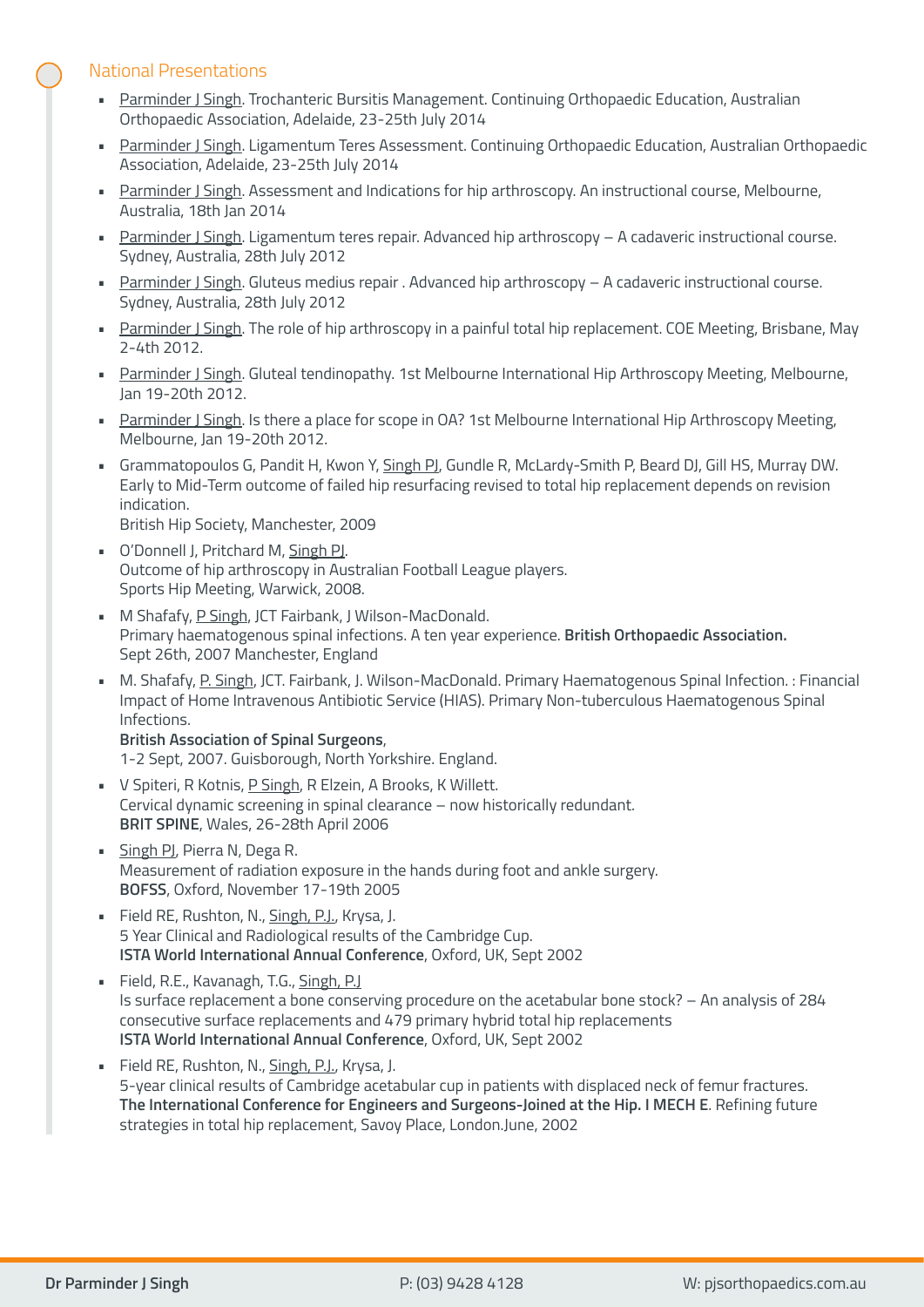#### Regional Presentations

- Singh PJ. Hip Arthroscopy. St Vincent's Surgical Forum, Melbourne, 19-20th September 2013
- Singh PJ, Pierra N, Dega R. Measurement of radiation exposure in the hands during foot and ankle surgery. **BOFSS**, Oxford, November, 2005 **Duthie Prize Meeting**, Oxford, Nov, 2006
- Singh, P, Kucheria R, Singer G Analysis of femoral stem position using the anterolateral and posterior approach in total hip replacement **Duthie Prize Meeting**, Oxford, Nov, 2005
- **Lofthouse, R., Singh, P.J., Field, R.E** 'Rough vs. Smooth'-5 year clinical and radiological results of the CF 30. **Raine Prize Meeting**, London, Nov 2001
- Gosal, H., Singh, P.J., Field, R.E. Chevrons Osteotomy – Subjective and Objective evaluation **Sam Simmonds Prize Meeting**, May 1999

#### Posters

- Hip Arthroscopy Results in Improved Patient Reported Outcomes Compared to Non-Operative Management of Waitlisted Patients. Luke Spencer-Gardner, MD. Ruch Dissanayake, MBBS (Hons) Amir Kalanie, MBBS, FRACS Parminder Singh, MBBS, MRCS, FRCS(Tr&Orth), MS, FRACS John O'Donnell, MBBS, FRACS, FAOrthA: http://www.ishameetings.net/assets/isha/2016\_ePosters/745\_Spencer-Gardner.pdf
- Measurement Of Perfusion In The Distal Lower Limb During Traction For Hip Arthroscopy. Melissa Huiliang Gabrielle Tang, Ken Ye, Bronwyn Gilmore,John M. O'Donnell, Singh J. Parminder, ePoster #: 402. ISAKOS, Toronto, Canada, May 12-16th 2013
- Measurement Of Perfusion In The Distal Lower Limb During Traction For Hip Arthroscopy. Melissa Huiliang Gabrielle Tang, Ken Ye, Bronwyn Gilmore,John M. O'Donnell, Singh J. Parminder, ePoster #: 402. ISHA, Boston, USA, September 27-29th 2012
- **EXTERF PI**, Field M, O'Donnell J. The outcome of arthroscopic treatment of greater trochanteric pain syndrome. – A retrospective review. ISAKOS, 14-19th May , Rio De Janeiro, Brazil, 2011
- O'Donnell JM, Haviv Barak, Rajakulendran K, Singh Parminder. The outcome of arthroscopic debridement of the isolated ligamentum teres tear. International Society of Hip Arthroscopy, 8-9th October 2010, Cancun, Mexico.
- Dynamic and Static Mapping of the Arthroscopic Fields That can be Visualised Through the Lateral, Anterior, Proximal and Basi-Cervical Portals. Field RE, Strambi F, Rajakulendran K, Singh PJ, Bardakos, N. International Society of Hip Arthroscopy, 8-9th October 2010, Cancun, Mexico.
- Eswaramoothy, Vasanth, Field Michael, Vie Anne, Singh Parminder, Field Richard. Restoration of Hip Biomechanics using a proximal epiphyseal replacement. Efort June 2-5th 2010, Madrid, Spain.
- Field Richard, Stambi Francesco, Field Michael, Blakey Caroline, Singh Parminder. Arthroscopic mapping of the anterior femoral head-neck junction. Efort June 2-5th 2010, Madrid, Spain.
- O'Donnell JM, Singh Parminder, Nall Amy, Rajakulendran K, Pritchard Michael,. The outcome of hip arthroscopy in teenagers – a review of 96 consecutive cases. Efort June 2-5th 2010, Madrid, Spain.
- O'Donnell JM, Haviv Barak, Rajakulendran K, Singh Parminder. The outcome of arthroscopic debridement of the isolated ligamentum teres tear. Efort June 2-5th 2010, Madrid, Spain.
- Blakey C, Field M, Singh PJ, Taher R, Field RE. Anterior capsular instability if the Hip. London Hip Meeting, April 17th 2010.
- Rajesparen, K, Singh PJ, Waites, Field RE. ODEP. Sixth SICOT/SIROT Annual International Conference, combined meeting with the Royal College of Orthopaedic Surgeons of Thailand, September 2009
- Vaughan P, Singh, PJ Teare, R, Kucheria R, Singer G. Analysis of femoral stem position using the anterolateral and posterior approach in total hip replacement. **British Hip Society**, Leeds, 2007
- Shafafy M, Singh P, Fairbank J, Wilson-McDonald J "Primary Haematogenous Spinal Infection. : Financial Impact of Home Intravenous Antibiotic Service (HIAS) Accepted for poster at the EFORT Congress, 11-15 May 2007, Florence, Italy.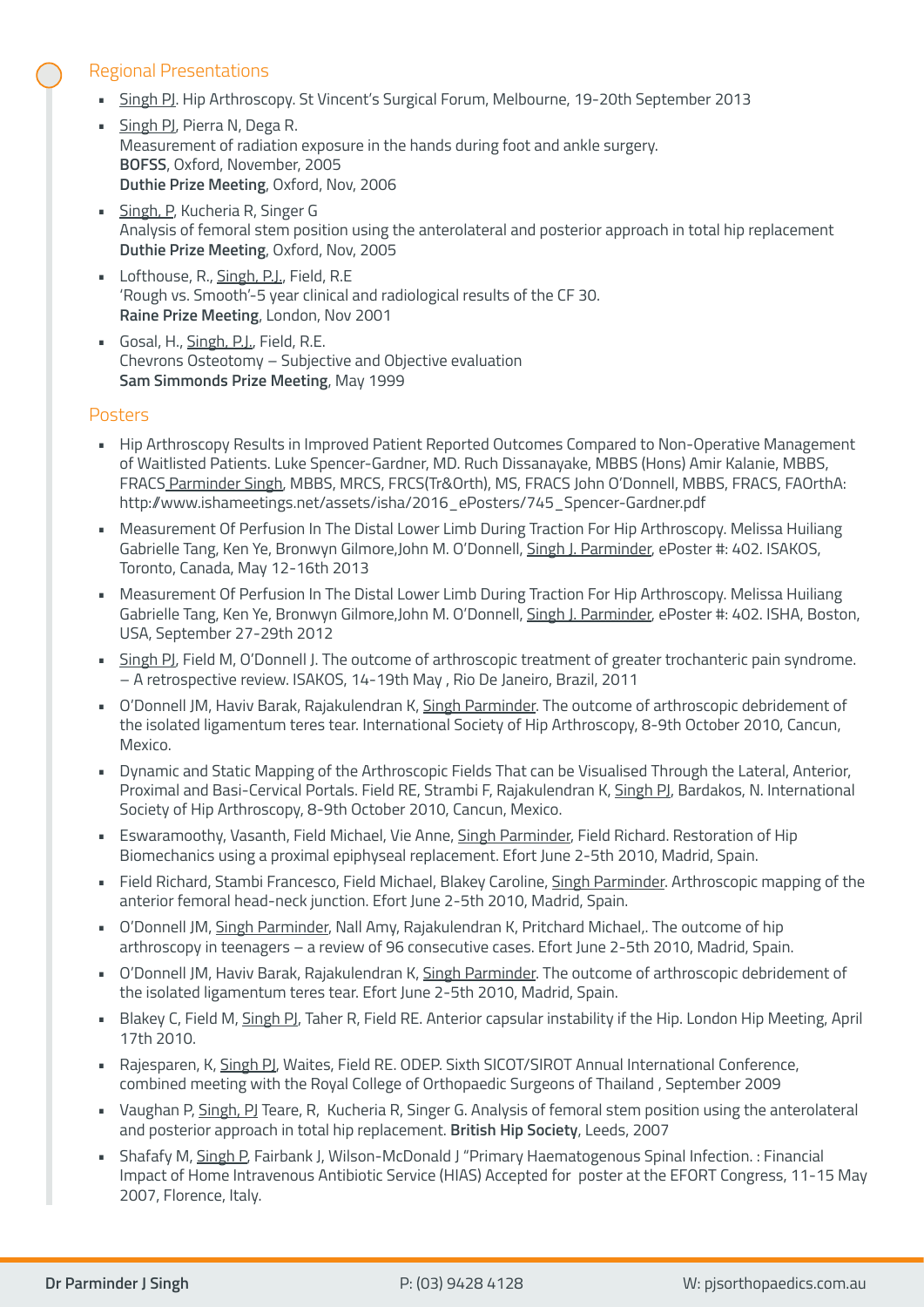#### Posters (Cont.)

- Shafafy M, Singh P, Fairbank JCT, Wilson-MacDonald J. Functional Outcome after Primary Haematogenous Spinal Infection. British Association of Spinal Surgeons, 1-2 Sept, 2007. Guisborough, North Yorkshire. England.
- Spiteri V, Kotnis R, Singh P, Elzein R, Madhu R, Brooks A, Willett K. Cervical Dynamic Screening in Spinal Clearance – Now Redundant? J Trauma, Injury, Infection and Critical Care, **British Orthopaedic Association**, Glasgow, Sept 2006
- Latif AMH, Matthews DJ, Cronin MD, Singh PJ, Field RE. Femoral Neck Thinning Post Hip Resurfacing Replacement. **EORS**, Lisbon, June 2005
- **-** Latif AMH, Matthews DJ, Cronin MD, Singh PJ, Field RE. The Tri-Taper Cemented Femoral Component: 5 Year Prospective Clinical, Radiological And Migration Analysis Of A New Tri-Tapered Polished Cannulated Femoral Component. **Efort**, Lisbon, June 2005.
- Cronin MD, Field RE, Singh PJ, Burtenshaw C. 2 Year Periprosthetic Bone Mineral Density Changes With A Novel Horseshoe Shaped Acetabular Cup. **Efort**, Lisbon, June 2005.
- Field RE, Singh PJ, Cronin MD. The Tri-Taper Cemented Femoral Component: 3 Year Prospective Clinical, Radiological And Migration Analysis Of A New Tri-Tapered Polished Cannulated Femoral Component. **European Hip Society**, Innsbruck Austria. 2004
- **Field RE, Cronin MD, Singh PJ, Latif AMH.** The Clinical And Radiological Analysis Of An Uncemented, Modular, Revision Femoral Component. **European Hip Society**, Innsbruck Austria. 2004
- Cronin MD, Field RE, Singh PJ. Early Prospective Bone Mineral Density Changes In The Proximal Femur After A Birmingham Tritaper Cemented femoral Component – 1 And 2 Year Results. European Hip Society, Innsbruck Austria. 2004
- Singh, P.J., Marsh, A., Kerry, S., Field, R.E. Measurement of femoral stem migration-a validation study. **British Hip Society**, Belfast, Feb 2003
- Singh, P.J., Field R.E., Burtenshaw, C., Jaffer, O Acetabualr Peri-prostheitc Bone Mineral density changes using a novel horseshoe acetabular cup – 2-year results **British Hip Society**, Belfast, Feb 2003
- Singh, P.J., Field, R.E. Early prospective bone mineral density changes in the proximal femur after a tri-tapered cemented femoral component –1 year results **British Hip Society**, Belfast, Feb 2003
- **•** Field, R.E., Kavanagh, T.G., Singh, P.J. Birmingham hip resurfacing – conserving or sacrificing for acetabular bone stock? **British Hip Society**, Belfast, Feb 2003
- Field, R.E., Singh, P.J Pre and postoperative oxford hip scores for primary and revision hip replacement **British Hip Society**, Belfast, Feb 2003
- Field R.E., Rushton, N., Singh P.J, Krysa, J. 5-year results of Cambridge acetabular cup in patients with displaced neck of femur fracture. **British Hip Society**, Belfast, Feb 2003
- Singh, P.J., Field, R.E. 3 year clinical and radiological results of the Field Hip- A prospective study. **ISTA World International Annual Conference**, Oxford, (Sept), 2002
- Field, R.E., Singh, P.J A 7-year analysis of the outcome of 1700 total hip replacements using the Oxford Hip Score **ISTA World International Annual Conference**, Oxford, (Sept), 2002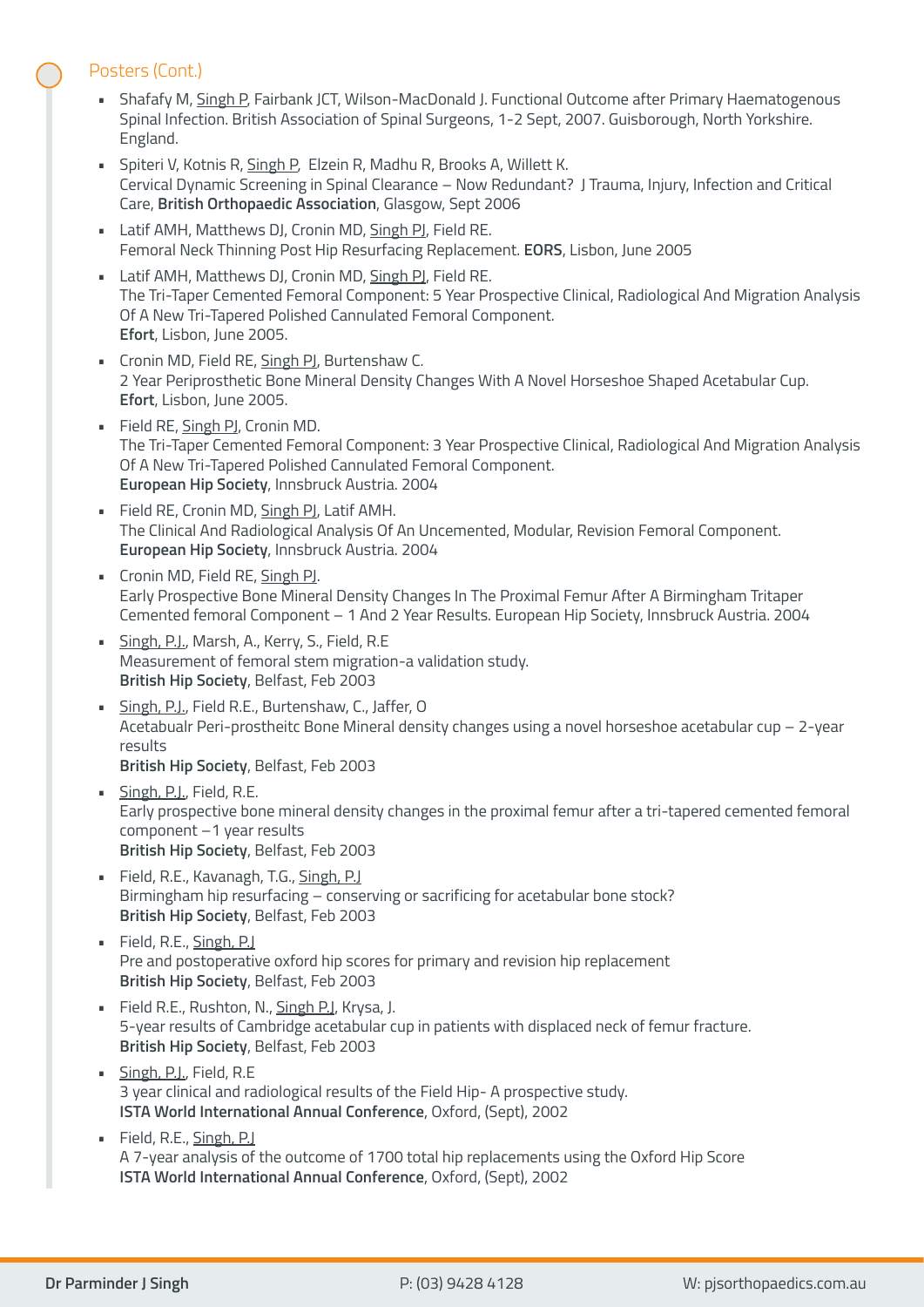#### Posters (Cont.)

- Singh, P.J., Sinha, M., Field, R.E. Outcome of a Cannulated Cemented Femoral Stem and its influence on stem position – 5 year results **ISTA World International Annual Conference**, Oxford, (Sept), 2002
- Singh, P.J., Field, R.E., Burtenshaw, C., Jaffer, O. Acetabular periprosthetic bone mineral density changes using a novell horseshoe acetabular cup - 2-year results.

**ISTA World International Annual Conference**, Oxford, (Sept), 2002

Singh, P.J., Field, R.E., Burtenshaw, C., Jaffer, O. Acetabular periprosthetic bone mineral density changes using a novell horseshoe acetabular cup - 2-year results. **SICOT/SIROT World International Annual Conference**, San Diego, California (August), 2002

# Medical Teaching

- **Monash University Adjunct Senior Lecturer**
- **Deakin University Adjunct Senior Lecturer**
- **Oxford University Nuffield Department of Orthopaedic Surgery Honary Student Lecturer**
- **Oxford University Nuffield Department of Orthopaedic Surgery Honary Student Examiner**
- Organised End of term Hip VIVA Mcq, EMQ and Hip VIVA's in Anatomy, Surgical approaches, Basic science, Hip Implants, Paediatric and Adult Hip Pathology
- Clinical short case examiner for the **Oxford FRCS (Tr & Orth) course** April 2-5th 2008
- Assistant co-ordinator for **MB BS clinical finals**
- **Teaching Basic Surgical Skills Course** to surgical trainees

#### **Faculty**

| International Society of Hip Arthroscopy San Francisco                                                                                                                                                 | 15 - 17th Sept, 2016 |
|--------------------------------------------------------------------------------------------------------------------------------------------------------------------------------------------------------|----------------------|
| International Society of Hip Arthroscopy Cambridge                                                                                                                                                     | 15 - 17th Sept, 2015 |
| International Society of Hip Arthroscopy Rio De Janeiro, Brazil                                                                                                                                        | 15 - 17th Sept, 2014 |
| Hip Arthroscopy, an instructional course, Melbourne, Australia                                                                                                                                         | 18th Jan, 2014       |
| 2nd Melbourne International Hip Arthroscopy Meeting, Melbourne, Australia                                                                                                                              | 16 - 17th Jan, 2014  |
| International Society of Hip Arthroscopy, Boston, USA                                                                                                                                                  | 27 - 29th Sept, 2012 |
| 1st Australian Cadaveric Advanced Hip Arthroscopy Instructional Course, Sydney, Australia                                                                                                              | 28th July, 2012      |
| Lima Hip Symposium, Patient matched total hip replacement, Efort 2012                                                                                                                                  | <b>Berlin, 2012</b>  |
| 1st Melbourne International Hip Arthroscopy Meeting, Melbourne                                                                                                                                         | 19 - 20th Jan, 2012  |
| Modern Challenges in hip replacement, Singapore                                                                                                                                                        | 23 - 24th June, 2011 |
| Hip Arthroscopy Instructional Courses, Melbourne, Australia                                                                                                                                            | 2008 - Current       |
| Great Expectations: Patients, prostheses & practitioners, Prague                                                                                                                                       | 2010                 |
| Richard Villar School of Hip Arthroscopy, The Wellington, London, UK                                                                                                                                   | $2009 - 2010$        |
| Faculty member Lecturing and performing live surgery at The MITCH TRH PER System<br>Early User Group Meeting, Elective Orthopaedic Centre, Epsom, UK. Field RE, Singh PJ,<br>Eswaramoothy V, Rushton N | 19th May, 2009       |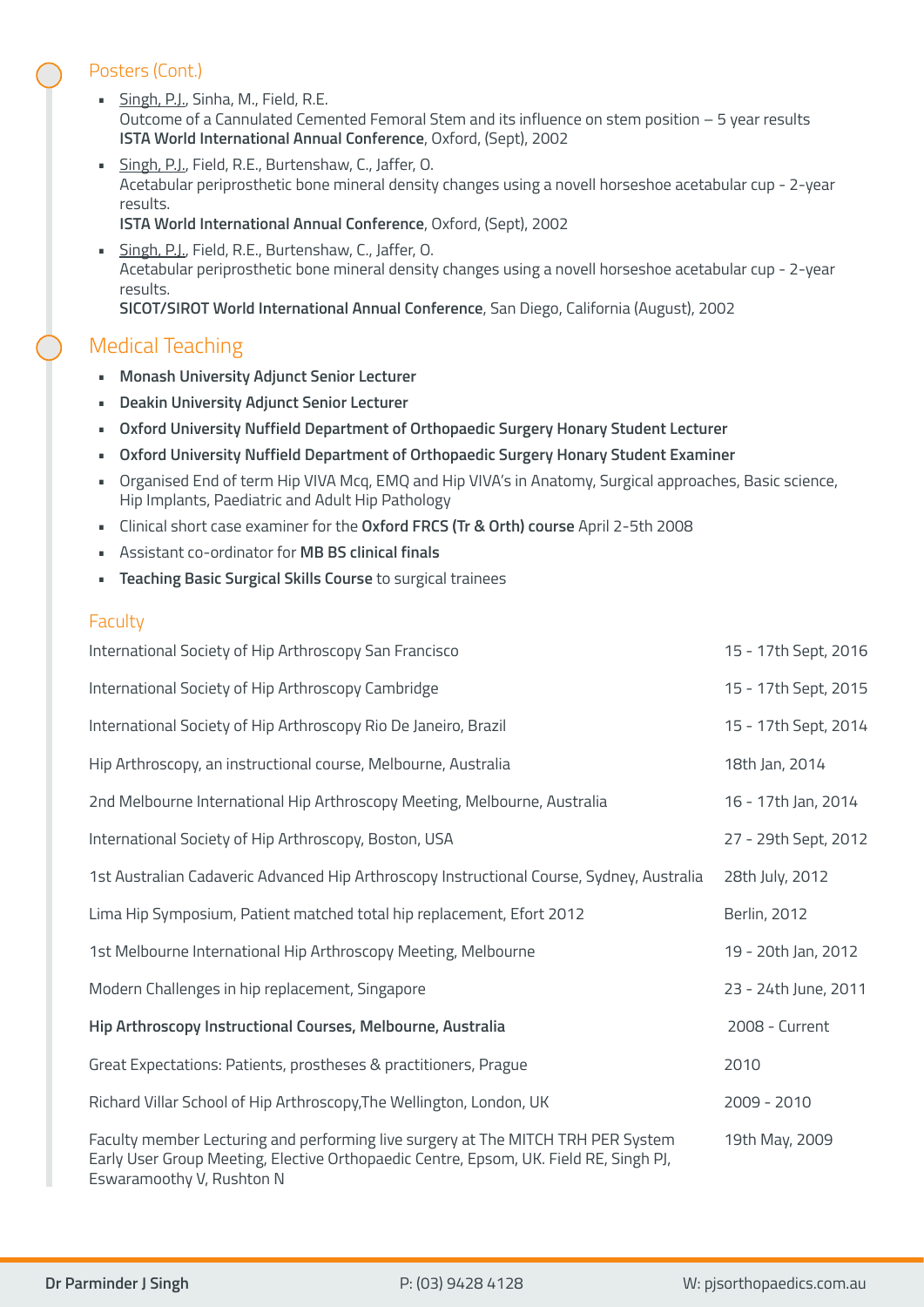# Surgical Techniques Training Provided

| Advanced hip arthroscopy - Faculty Member and Lecturer for the 2nd cadaveric<br>instructional course Sydney, Australia                                                                                 | 16th June, 2013      |
|--------------------------------------------------------------------------------------------------------------------------------------------------------------------------------------------------------|----------------------|
| Joint Course Organiser, Faulty Member and lecturer for 1st Cadaveric Advanced Hip<br>Arthroscopy Instructional Course, Sydney, Australia                                                               | 28th July, 2012      |
| Joint Course Organiser, Faulty Member and lecturer for 9th Hip Arthroscopy Instructional<br>Course, Bellbird Hospital, Melbourne, Australia                                                            | 13th August, 2011    |
| Joint Course Organiser, Faulty Member and lecturer for 8th Hip Arthroscopy Instructional<br>Course, Bellbird Hospital, Melbourne, Australia                                                            | 7th May, 2011        |
| Joint Course Organiser, Faulty Member and lecturer for 7th Hip Arthroscopy Instructional<br>Course, Bellbird Hospital, Melbourne, Australia                                                            | 12th Feb, 2011       |
| Joint Course Organiser, Faulty Member and lecturer for 6th Hip Arthroscopy Instructional<br>Course, Bellbird Hospital, Melbourne, Australia                                                            | Nov, 2010            |
| Joint Course Organiser, Faulty Member and lecturer for 5th Hip Arthroscopy Instructional<br>Course, Bellbird Hospital, Melbourne, Australia                                                            | 13th Feb, 2010       |
| Joint Course Organiser, Faulty Member and lecturer for 4th Hip Arthroscopy Instructional<br>Course, Bellbird Hospital, Melbourne, Australia                                                            | 5th Dec, 2009        |
| Joint Course Organiser, Faulty Member and lecturer for 3rd Hip Arthroscopy Instructional<br>Course, Bellbird Hospital, Melbourne, Australia                                                            | 19th Sept, 2009      |
| Joint Course Organiser, Faulty Member and lecturer for 2nd Hip Arthroscopy Instructional<br>Course, Bellbird Hospital, Melbourne, Australia                                                            | 13th June, 2009      |
| Faculty member Lecturing and performing live surgery at The MITCH TRH PER System<br>Early User Group Meeting, Elective Orthopaedic Centre, Epsom, UK. Field RE, Singh PJ,<br>Eswaramoothy V, Rushton N | 19th May 2009        |
| Joint Course Organiser, Faulty Member and lecturer for 1st Hip Arthroscopy Instructional<br>Course, Bellbird Hospital, Melbourne, Australia                                                            | 3rd April, 2009      |
| Live surgical training of a new proximal epiphyseal replacement to a Belgium Consultant<br>Surgeon (Dr Gilett), EOC                                                                                    | 21st April, 2009     |
| Courses & Conferences Attended                                                                                                                                                                         |                      |
| <b>MAKO Bioskills Training</b>                                                                                                                                                                         | 24th Sept, 2016      |
| Trigen Intertan Proximal femoral nail update, Melbourne                                                                                                                                                | Sept, 2016           |
| ISHA, San Francisco, USA                                                                                                                                                                               | Sept, 2016           |
| ISHA, Cambridge, UK                                                                                                                                                                                    | Sept, 2015           |
| ISHA, Rio De Janeiro, Brazil                                                                                                                                                                           | Sept, 2014           |
| Open Minds knee replacement, Depuy Synthesis, Sydney                                                                                                                                                   | 1 - 2nd Aug, 2014    |
| Stryker Hips and Technology Meeting, Sydney                                                                                                                                                            | 11-12th July, 2014   |
| Hip and Knee Revision Arthroplasty Forum, Sydney                                                                                                                                                       | 17th May, 2014       |
| 7th M.O.R.E International Symposium, Advances in Orthopaedics, April 11-12th, Lugano,<br>Switzerland                                                                                                   | 11 - 12th Apr, 2014  |
| 2nd M.O.R.E AMIS Revision Learning Centre, Toulon, France                                                                                                                                              | 9 - 10th April, 2014 |
| St Vincent Private Audit, East Melbourne                                                                                                                                                               | 12th Dec, 2013       |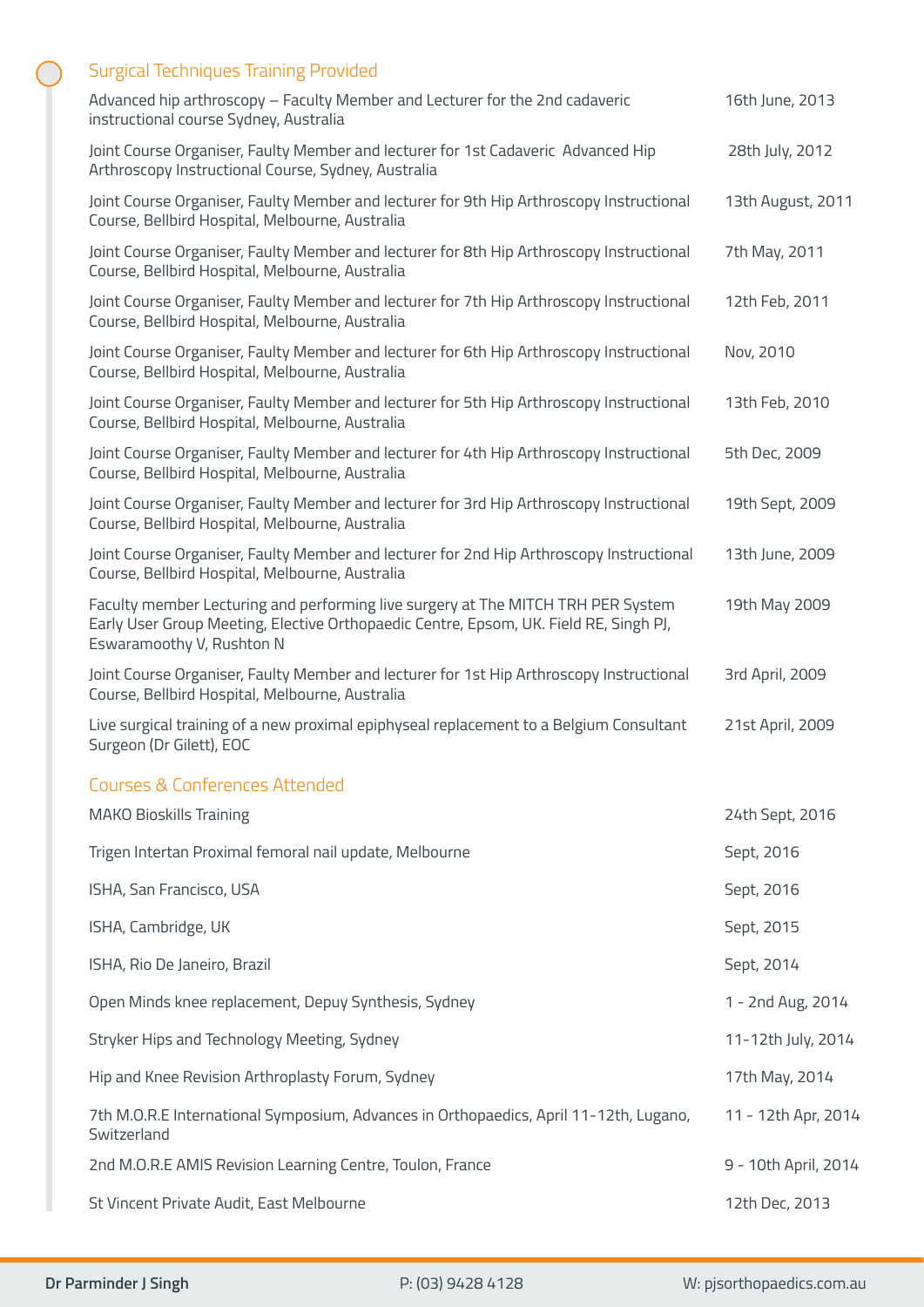# Courses & Conferences Attended (Cont.)

| Epworth Audit, Epworth Private Hospital, Richmond                                                      | 11th Dec, 2013       |
|--------------------------------------------------------------------------------------------------------|----------------------|
| Dual Mobility Cup, Camberwell, Pureplay Orthopaedics                                                   | 10th Dec, 2013       |
| Eastern Health Audit, Boxhill                                                                          | 5th Dec, 2013        |
| Optimized Ortho, Melbourne, Coin                                                                       | 4th Dec, 2013        |
| Arthrocare Arthroscopic Academy Hip, Sydney, Australia                                                 | 30th Nov, 2013       |
| Revision hip and knee course. Zimmer. Sydney, Australia                                                | 3 - 4rd Sept, 2013   |
| Advanced hip arthroscopy - A cadaveric instructional course. Sydney, Australia                         | 16th June, 2013      |
| Victorian AOA COE orthopaedic trauma meeting, Melbourne                                                | 1 - 3 May, 2013      |
| American academy of orthopaedic Surgeons, Chicago, USA                                                 | 19 - 22nd Mar, 2013  |
| A Biomechanical perspective of knee motion, Dr Richard Komistek. Langham Hotel,<br>Southbank, Victoria | 7th March, 2013      |
| Upper and Lower Limb, Acumed, Bangkok, Thailand.                                                       | 1 - 2nd Mar, 2013    |
| Victorian AOA Lorne COE Meeting, Venue: Mantra, Erskine Beach Resort, Lorne, Victoria                  | 22 - 24th Feb, 2013  |
| Attune total knee replacement - early user group meeting, Miami, USA                                   | 14 - 17th Nov, 2012  |
| ISHA, Boston, USA                                                                                      | 27 - 29th Sept, 2012 |
| Basis Knee Meeting, Gold Coast, Australia                                                              | 4th Aug, 2012        |
| Advanced hip arthroscopy - A cadaveric instructional course. Sydney, Australia                         | 28th July, 2012      |
| AMIS 2nd user group meeting, Medacta, Melbourne                                                        | 24th July, 2012      |
| Great Debates, London, UK                                                                              | 27 - 28th June, 2012 |
| Efort, Berlin, Germany                                                                                 | 21 - 25th May, 2012  |
| Current Advancements in Total Joint Arthroplasty Course. Chicago, II, USA                              | 10 - 11th May, 2012  |
| COE Meeting, Hip and Knee arthroplasty, Brisbane                                                       | 2 - 4th May, 2012    |
| Victorian Scientific Branch Meeting of the AOA, Lorne                                                  | 24 - 26th Feb, 2012  |
| AAOS, San Francisco, USA                                                                               | 7 - 11th Feb, 2012   |
| Anterior Hip replacement Congress, Melbourne                                                           | 20 - 22nd Jan, 2012  |
| 1st Melbourne International Hip Arthroscopy Meeting, Melbourne                                         | 19 - 20th Jan, 2012  |
| Modern Challenges in hip replacement, Singapore                                                        | 23 - 24th June, 2011 |
| ISAKOS 8th Biennial congress, Rio De Janeiro, Brazil                                                   | 15 - 19th May, 2011  |
| Anterior Hip replacement Biennial Congress, Stressa, Italy                                             | 13 - 14th May, 2011  |
| Innovations in Hip and Knee Technology, Sydney Manly Pacific                                           | 30 Mar - 1 Apr, 2011 |
| Cadaveric Anterior Hip Replacement workshop, Adelaide                                                  | Feb, 2011            |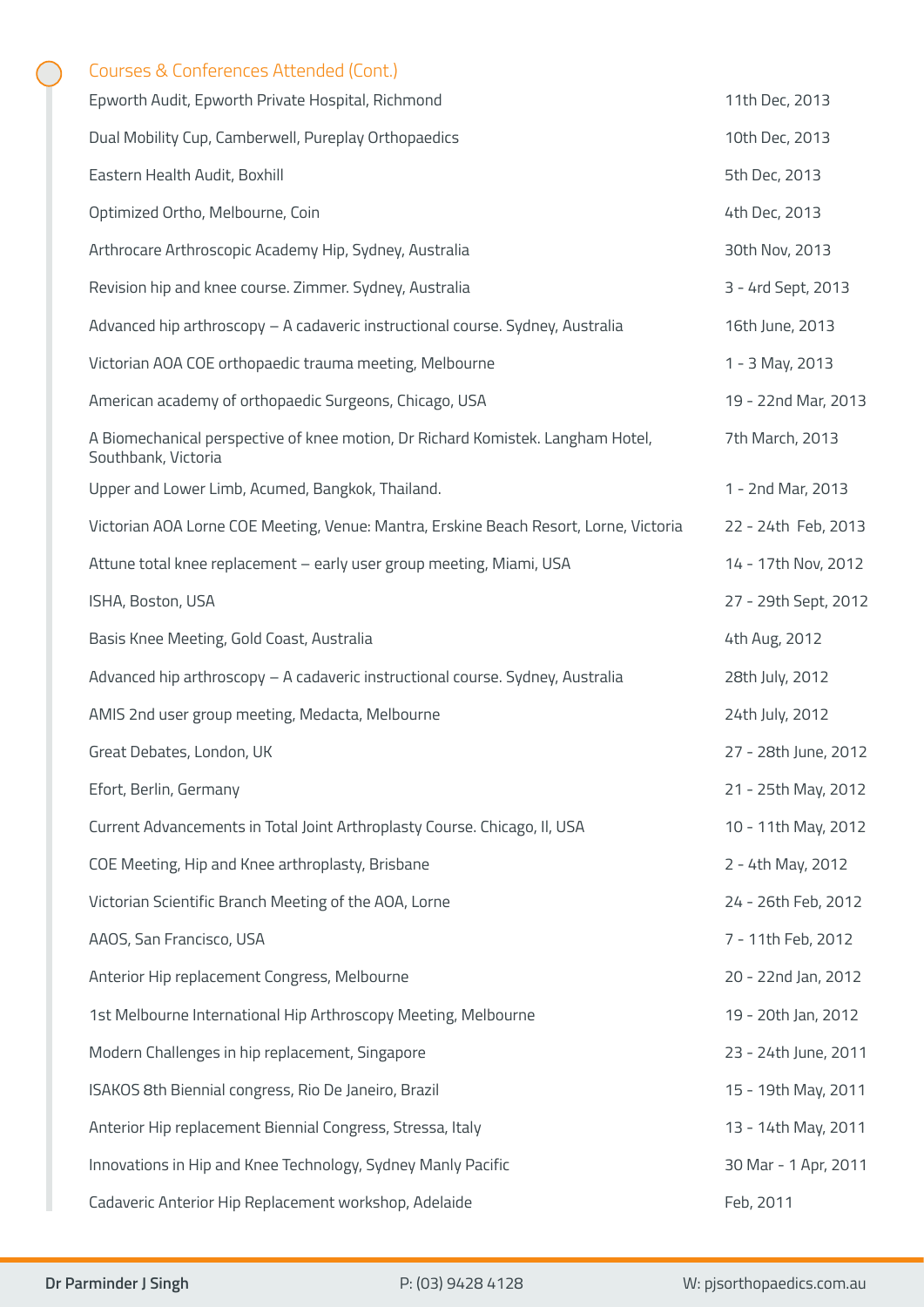| Courses & Conferences Attended (Cont.)                                                                             |                     |
|--------------------------------------------------------------------------------------------------------------------|---------------------|
| AOA Victorian Branch Annual Scientific Meeting, Cumberland Resort Lorne                                            | 25 - 27th Feb, 2011 |
| Lima Australia & New Zealand SMR Educational Symposium Cadaver Workshop<br>Macquarie University, Sydney, Australia | 11 - 12 Feb, 2011   |
| Depuy Scientific symposium, PFC, Sigma and Corail. Sydney                                                          | 4 - 5th Nov, 2010   |
| AOA, Adelaide                                                                                                      | 12 - 15th Oct, 2010 |
| International Society of Hip Arthroscopy, Mexico                                                                   | 8 - 9th Oct, 2010   |
| EFORT, Madrid Spain                                                                                                | 2 - 5th June, 2010  |
| London Hip Meeting, London                                                                                         | 27th Apr, 2010      |
| Revalidated ATLS, Northwick Park, London                                                                           | 25 - 26th Mar, 2010 |
| TAIP for Trainers and Assessors Course, St George's Hospital, London                                               | 23rd Mar, 2010      |
| Revalidated ATLS, Northwick Park, London                                                                           | 25 - 26th Mar, 2010 |
| The Great Debate - Early Intervention in the Hip and Knee, London                                                  | 2010                |
| Great Expectations, Patients, prostheses and practitioners, Prague                                                 | Feb 2010            |
| AAOS, New Orleans, USA                                                                                             | 2010                |
| Richard Villar School of Hip Arthroscopy, Cadaveric course, Guy's and St Thomas's Hospital,<br>London (Faculty)    | 15 - 16th Apr, 2010 |
|                                                                                                                    |                     |
| London Hip Meeting, London                                                                                         | 27th Apr, 2010      |
| EFORT, Madrid Spain                                                                                                | 2 - 5th June, 2010  |
| 1st International Society of Hip Arthroscopy Meeting, New York                                                     | 2009                |
| Extreme Hip Arthroscopy, Newcastle                                                                                 | 2009                |
| 1st World Conference on Anterior Hip Approach, Zurich                                                              | 2009                |
| Richard Villar Master Classes in Hip Arthroscopy, Edinburgh                                                        | 2008                |
| Great Expectations: Patients, prostheses and practitioners, Warsaw                                                 | 2008                |
| Trauma Tips and Tricks Course for Consultants, NICE                                                                | 2008                |
| British Hip Society, Norwich                                                                                       | 2008                |
| The Seventh St George's Revision Hip Meeting, London                                                               | 2007                |
| Intermediate Hip Arthroplasty Course, Nottingham                                                                   | 2007                |
| OTC UK Wrist and Upper Limb Trauma Course, Glasgow                                                                 | 2007                |
| Basic Science Revision Course for FRCS(Orth), London                                                               | 2007                |
| Paediatric Revision course for FRCS (Orth), Liverpool                                                              | 2007                |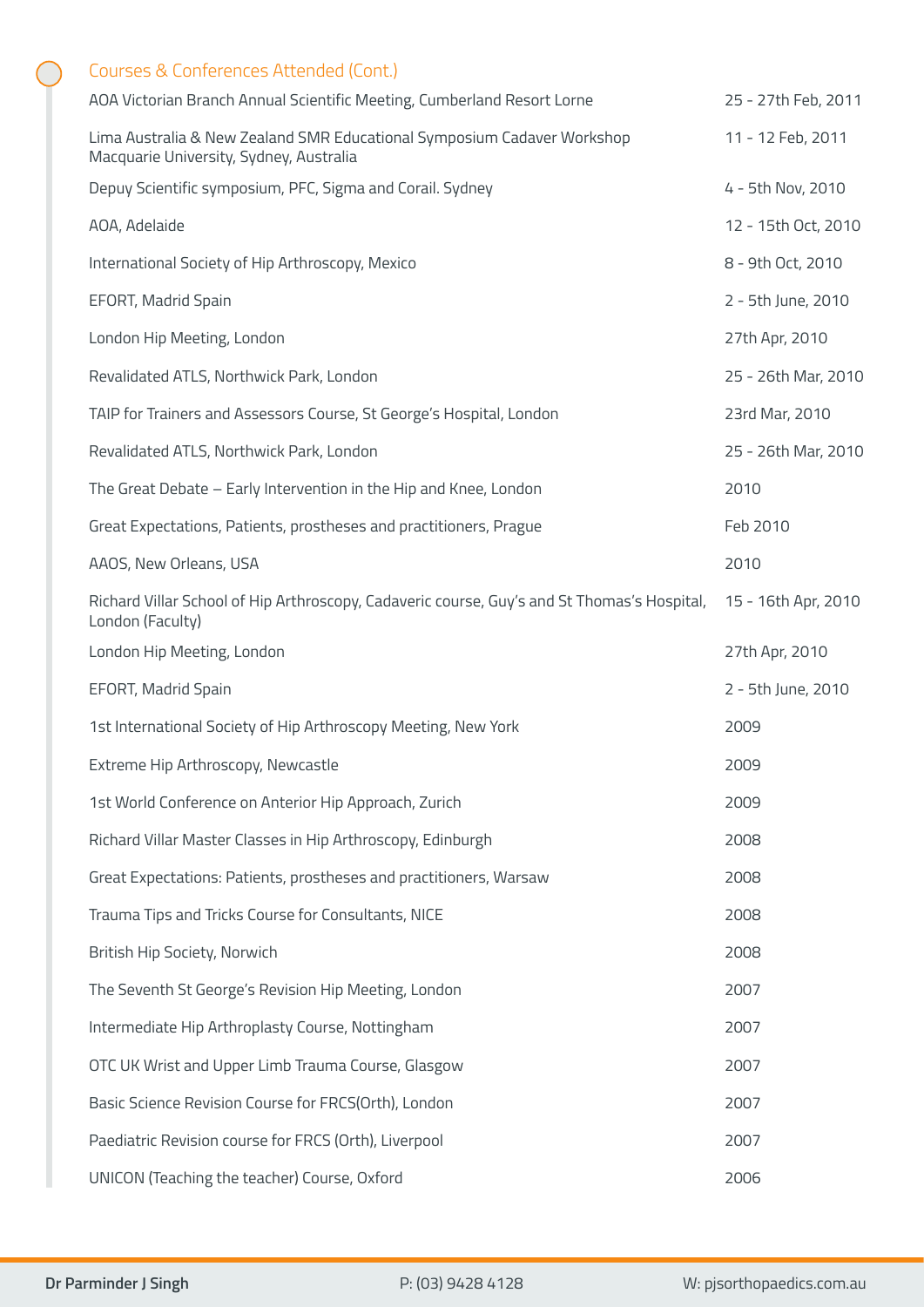# Courses & Conferences Attended (Cont.)

| JBJS Specialist Registrar Day, How to Review a Paper, London                                   | 2006       |
|------------------------------------------------------------------------------------------------|------------|
| Orthofix External Fixator Course, Verona                                                       | 2006       |
| Foot and Ankle Course for FRCS(Orth), Owestry                                                  | 2005       |
| Instructional Course Lectures Edingborough Trauma Symposium                                    | 2005       |
| Instructional Course in Minimally invasive TKR, Vienna                                         | 2005       |
| Primary and revision knee PFC arthroplasty course                                              | 2005       |
| Zimmer Hip and Knee arthroplasty symposium (Knee session)                                      | 2005       |
| London Hip Meeting. London                                                                     | 2005       |
| Current Concepts in Pelvic, Upper and Lower Limb Trauma, Chamonix                              | 2005       |
| Exeter Hip Replacement Course, Exeter                                                          | 2004       |
| Third Hastings Cementless THR Forum, Hastings                                                  | 2004       |
| British Orthopaedic Association Annual Congress, Manchester                                    | 2004       |
| Basic Sciences Course, Bristol                                                                 | 2004       |
| Instructional Course Lectures, BOA, Birmingham                                                 | 2004       |
| Swansea Hand Revision Course for FRCS (orth), Swansea                                          | 2004       |
| Multi-disciplinary Foot and Ankle Meeting, Wrexham Park Hospital, Slough                       | 2004       |
| Efort, Helsinki, Finland                                                                       | 2003       |
| British Hip Society, Belfast                                                                   | 2003       |
| Uni-compartmental knee advanced course, Oxford                                                 | 2003       |
| Hip Resurfacing Course, Birmingham, UK                                                         | 2002       |
| ISTA World International Conference. Oxford, UK                                                | 2002       |
| SICOT/SIROT World International Annual Conference, San Diego, California                       | Aug, 2002  |
| The International Conference for Engineers and Surgeons-Joined at the Hip, I MECH E,<br>London | June, 2002 |
| Core Skills in Operative Orthopaedics, Royal College of Surgeons. London                       | June, 2002 |
| Advanced Trauma Life Support, London                                                           | May, 2002  |
| Advancing Orthopaedic Concepts, Vienna                                                         | June, 2002 |
| SICOT/SIROT International Annual Conference, Paris                                             | 2001       |
| Hip Resurfacing: State of the Art Conference, London                                           | 2001       |
| European Symposium in Hip Replacement Conference, London                                       | 2000       |